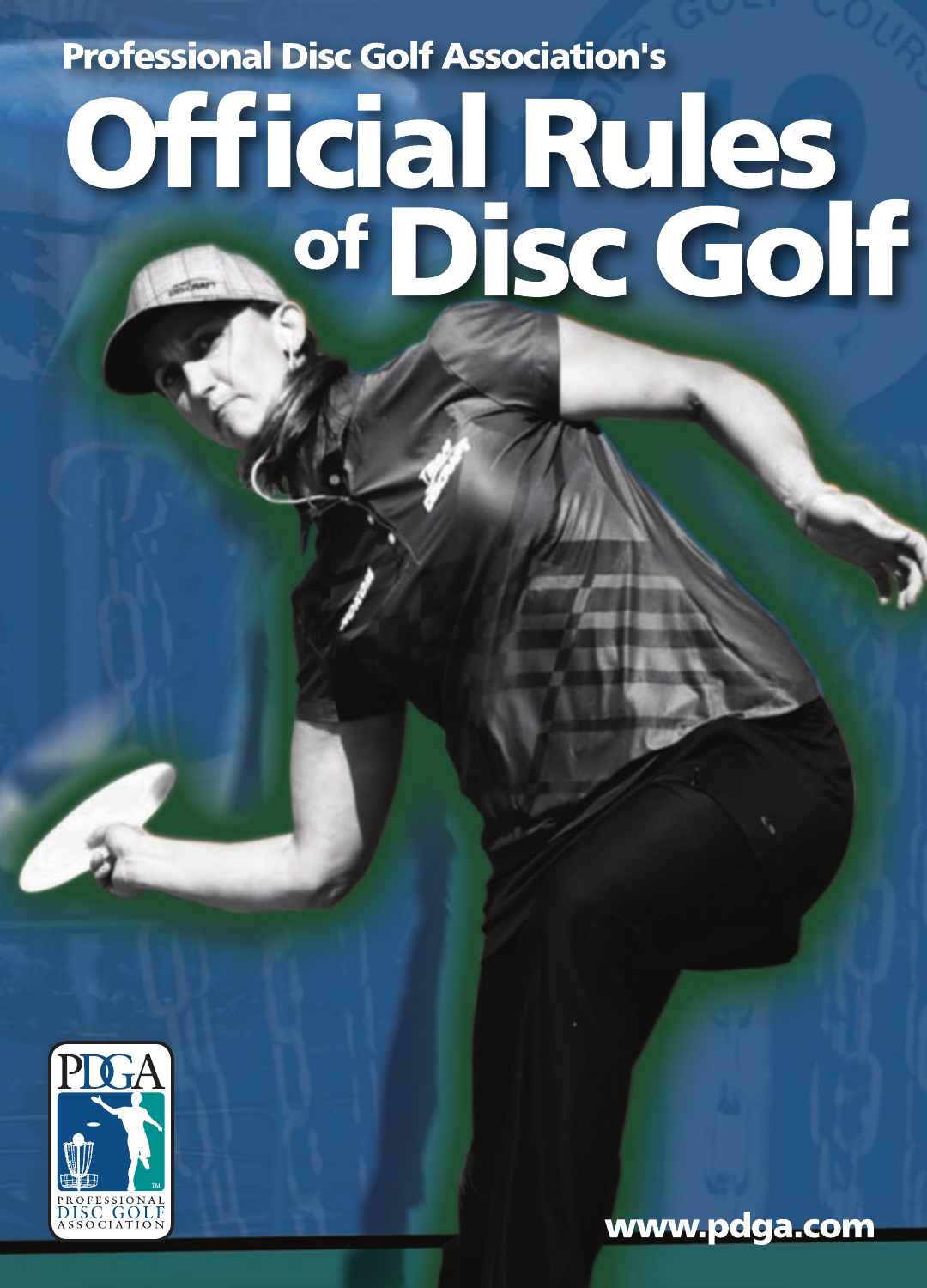# Table of Contents

| 800    | <b>Introduction</b>                             |
|--------|-------------------------------------------------|
| 800.01 | Description of the Game                         |
| 800.02 | Definitions                                     |
| 800.03 | Conversions                                     |
| 800.04 | Links                                           |
| 801    | General                                         |
| 801.01 | Application of the Rules                        |
| 801.02 | Discs Used in Play                              |
| 801.03 | <b>Artificial Devices</b>                       |
| 801.04 | Courtesy                                        |
| 801.05 | Order of Play                                   |
| 801.06 | <b>Practice Throws</b>                          |
| 802    | <b>Basic Rules of Play</b>                      |
| 802.01 | Teeing Off                                      |
| 802.02 | <b>Establishing Position</b>                    |
| 802.03 | Marking the Lie                                 |
| 802.04 | Throwing from a Stance                          |
| 802.05 | Holing Out                                      |
| 803    | <b>The Lie</b>                                  |
| 803.01 | <b>Obstacles and Relief</b>                     |
| 803.02 | <b>Optional Relief and Optional</b><br>Re-Throw |
| 803.03 | Misplay                                         |

| 804    | <b>The Throw</b>             |  |
|--------|------------------------------|--|
| 804.01 | <b>Excessive Time</b>        |  |
| 804.02 | Mandatories                  |  |
| 804.03 | Interference                 |  |
| 804.04 | Out-of-Bounds                |  |
| 804.05 | Lost Disc                    |  |
| 804.06 | <b>Provisional Throws</b>    |  |
|        |                              |  |
| 805    | <b>Tournament Procedures</b> |  |
| 805.01 | Appeals                      |  |
| 805.02 | Scoring                      |  |
| 805.03 | <b>Special Conditions</b>    |  |
|        |                              |  |
| 806    | <b>Discretionary Rules</b>   |  |
|        |                              |  |
| 807    | <b>Experimental Rules</b>    |  |
|        |                              |  |
|        | PDGA Q&A                     |  |
|        |                              |  |
|        |                              |  |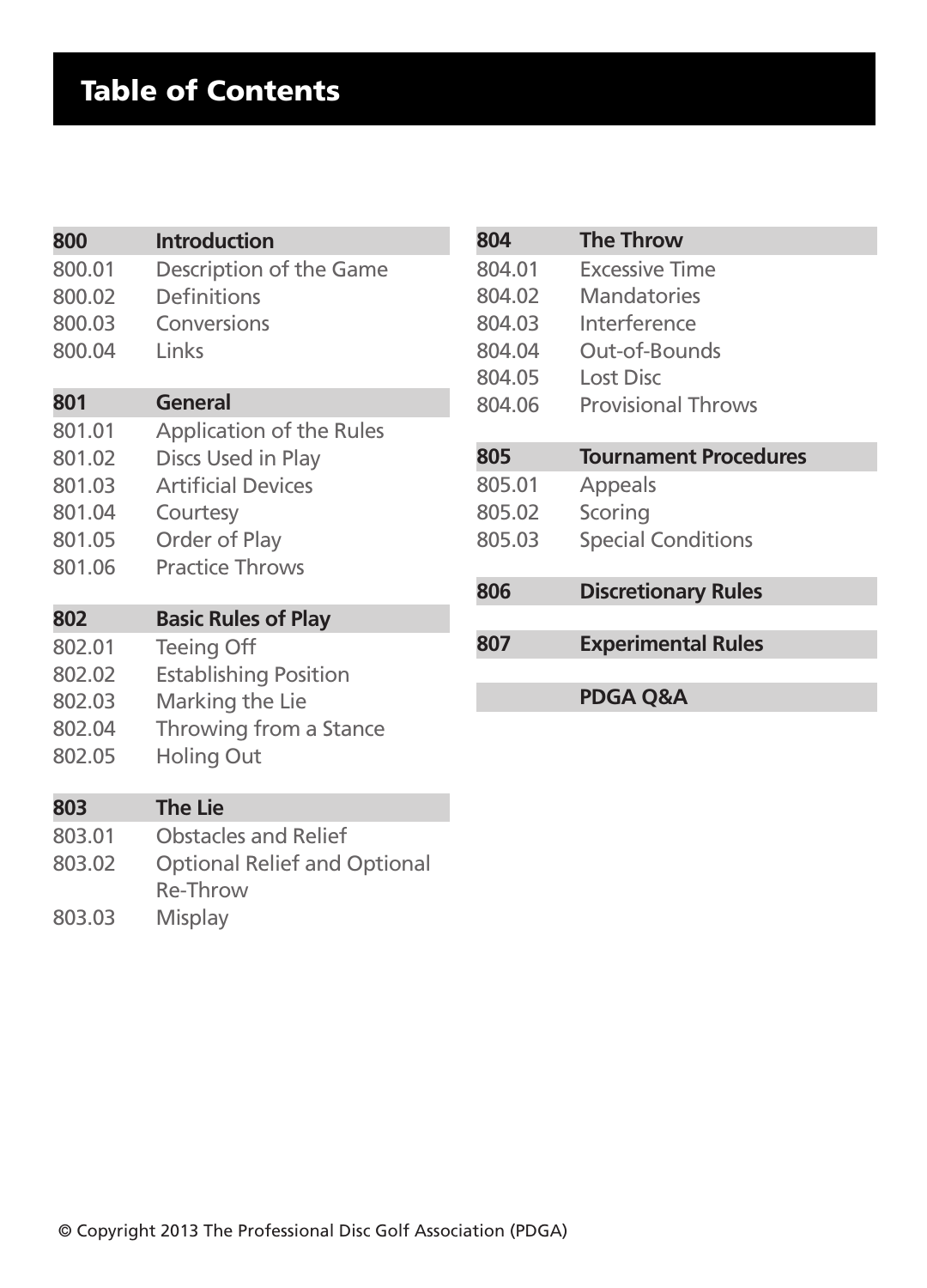Professional Disc Golf Association

Revised January 1, 2013



# PDGA Official Rules of Disc Golf

# **800. Introduction**<br>800.01 Description of the Game

The object of the game of disc golf is to traverse a course from beginning to end in the fewest throws of the disc. The competitor who plays the stipulated round or rounds in the fewest throws plus penalty throws is the winner.

Play on each hole begins at the teeing area and ends at the target. After the player has thrown from the tee, each successive throw is made from where the previous throw came to rest. On completing a hole, the player proceeds to the teeing area of the next hole, until all holes have been played.

Disc golf courses are normally laid out in and around wooded areas with diverse terrain to provide natural obstacles to the flight of the disc. These natural obstacles are very much a part of the game and must not be altered by a player in any way to decrease the difficulty of a hole. Players must play the course as they find it and play the disc where it lies unless allowed otherwise by these rules.

#### 800.02 Definitions

**Approximate Lie** A lie established by the player's group in order to resume play from a lie which is not marked.

**Approximate Position** A position established by the player's group that is as close as possible to the original position of the disc.

**Away Player** The player whose lie is farthest from the target.

**Casual Water** A body of water which is not out-of-bounds, and which has not been declared by the Director to not be casual water.

**Chains** A deflection assembly which is designed to direct a thrown disc down into the tray component of a basket target.

**Chain Support** The structure from which the chains are suspended; a deflector support which often forms the top of a basket target.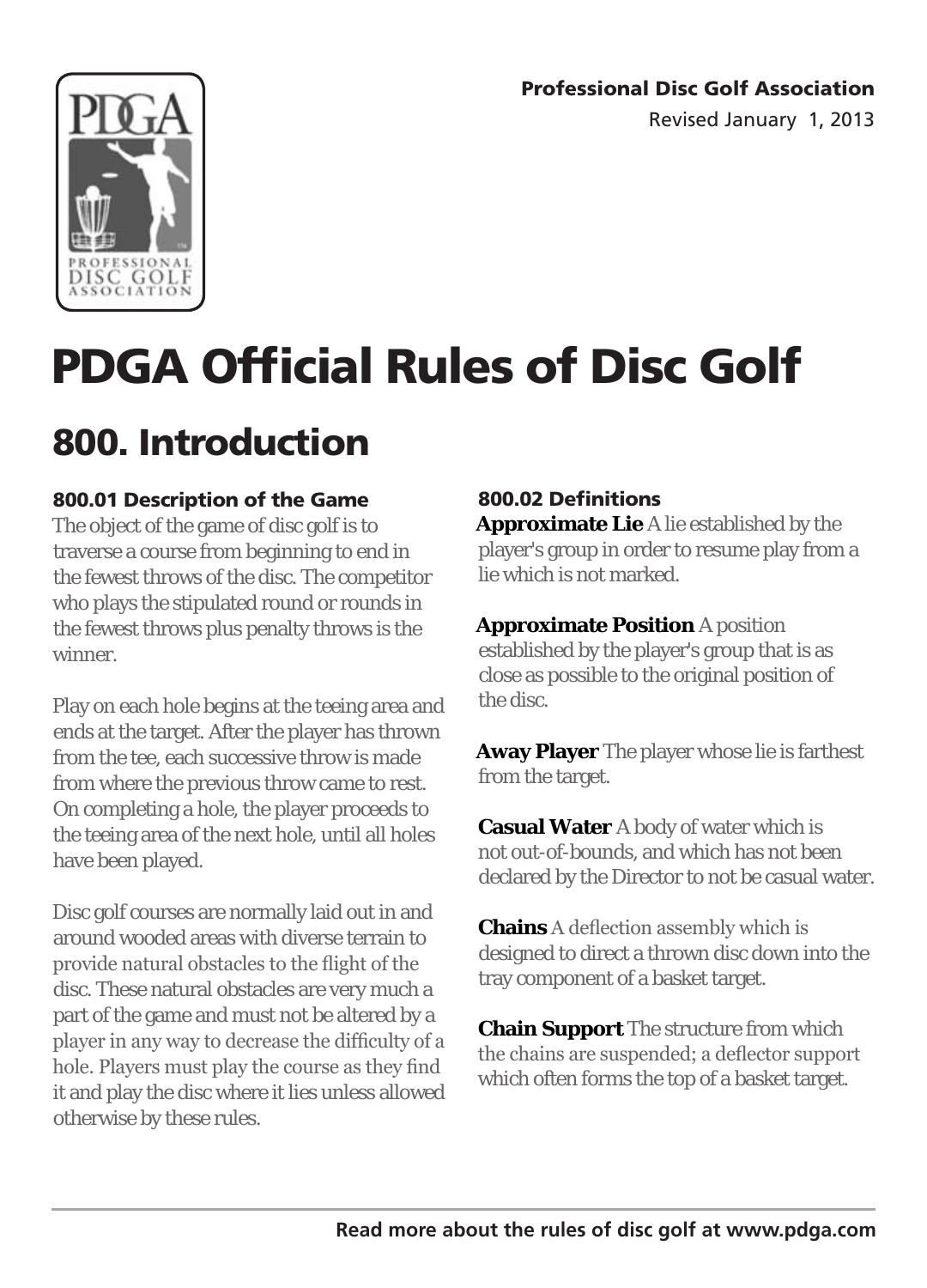**Director** The person in charge of the tournament or event. The term Director may refer to the Tournament Director, or to a Course Director in a tournament played on multiple courses.

**Drop Zone** An area on the course, as designated by the Director, from which play is resumed as an alternative to or in replacement of play from the lie. The throwing area from within a drop zone is marked and played in a manner similar to the marking and playing of a teeing area. A teeing area may be used as a drop zone. A drop zone is a lie.

**Group** The competitors who are assigned to play a round together for the purpose of verifying scores and ensuring play in accordance with the rules.

**Hole** A numbered segment of the course that is a separate unit for scoring.

**Hole Out** To successfully complete play of a hole.

**In-bounds** Any area of the course that is not out-of-bounds.

**Lie** The spot on the playing surface behind the marker, upon which the player takes a stance in accordance with the rules. It is a line 30 centimeters in length extending back along the line of play from the rear edge of the marker disc. The lie for the first throw on a hole is the teeing area. A drop zone is also a lie.

**Line of Play** The imaginary line on the playing surface extending from the center of the target through the center of the marker disc and beyond.

**Mandatory** An object or objects that the disc must pass in a designated manner. A mandatory functions to limit the allowable path the disc may take to the target.

**Marker (or Marker Disc)** The mini marker disc or the thrown disc at rest, either of which may be used to indicate the lie from which the next throw is to be made.

**Mini Marker Disc (or Mini)** A small disc, not used in play, which may be used to mark the location of the lie.

**Obstacle** Any feature of the course that may impede any aspect of play.

**Official** A person who is authorized to make judgments regarding the proper application of the rules during play.

**Out-of-bounds** An area designated by the Director from which a disc may not be played, and within which a stance may not be taken. The out-of-bounds line extends a plane vertically upward and downward. The out-ofbounds line is part of the out-of-bounds area.

**Par** As determined by the Director, the score an expert disc golfer would be expected to make on a given hole with errorless play under ordinary weather conditions, allowing two throws from close range to hole out.

**Penalty Throw** A throw added to a player's score for violating a rule, or for relocation of the lie, as called for by a rule.

**Players' Meeting** A meeting of players with the Director prior to a tournament, where players are given instructions about tournament procedures, the course, and any special conditions which will apply during the tournament.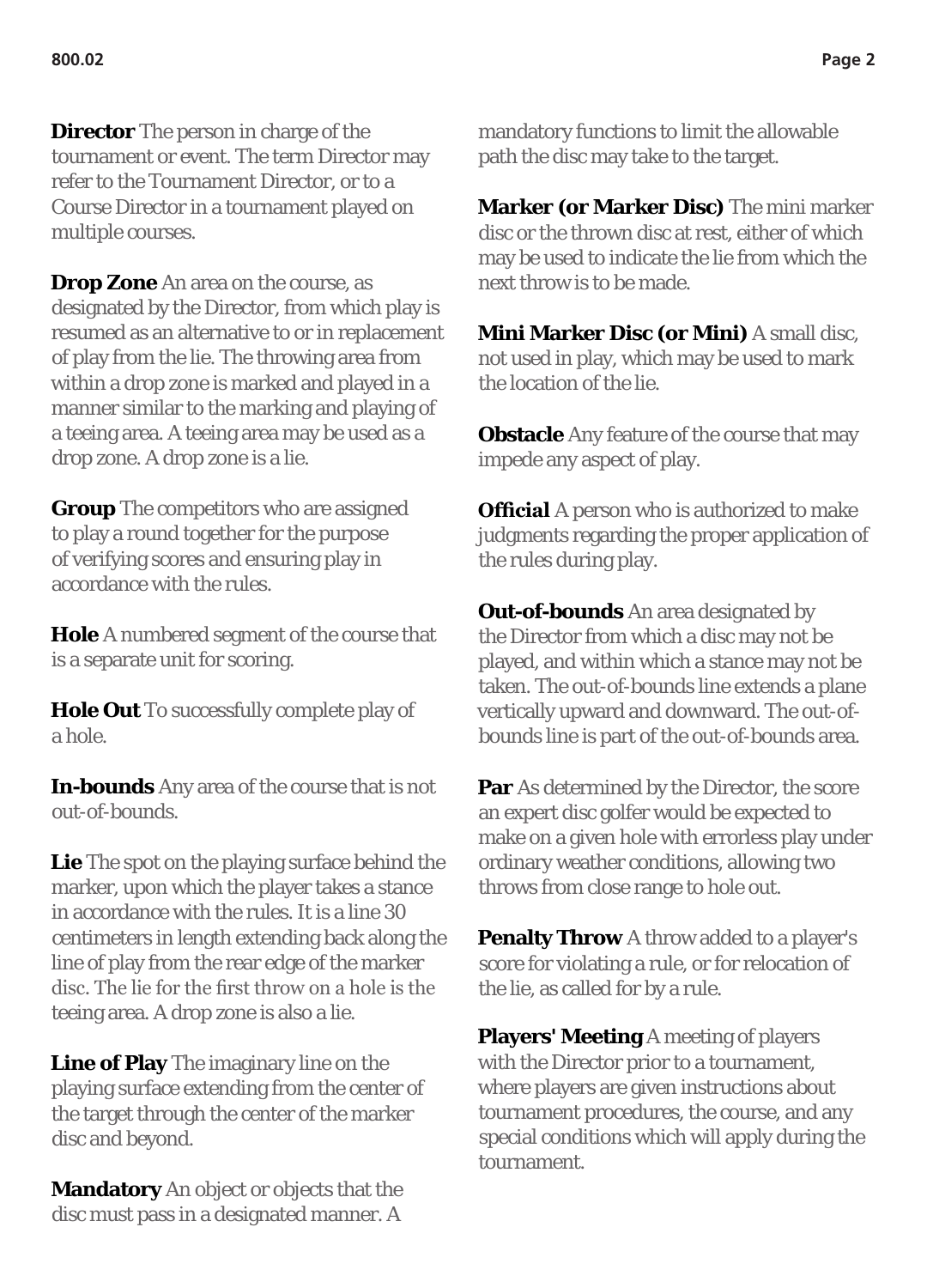**Playing Surface** A surface, generally the ground, which is capable of supporting the player and from which a stance can reasonably be taken. A playing surface may exist above or below another playing surface. In cases where it is unclear whether a surface is a playing surface, the decision shall be made by the Director or an official.

**Pole** A central pipe or post which supports the other components of a basket target.

**Position** The location of the disc after it has been thrown and has initially come to rest.

**Practice Throw** A throw of more than two meters during a competitive round that does not change the lie. Provisional throws, misplayed throws, and stance violations are not practice throws.

**Previous Lie** The lie resulting from the most recent throw, as evidenced by the marker disc or, if the marker disc has been moved, the corresponding approximate lie.

#### **Provisional Throw (or Provisional)**

An extra throw, sanctioned by the player's group or an official, that is part of an alternative sequence of throws that may be used in the case of a disputed ruling or to save time. Only one set of throws will be counted in the player's score once a final ruling is made

**Putt** Any throw from 10 meters or less as measured from the rear of the marker disc to the base of the target.

**Relief** A change made to the player's lie or surrounding area, such that an obstacle is removed from the vicinity, or when that is impractical, the lie is relocated away from the obstacle.

**Re-throw** An additional throw from the same lie which is played instead of the previous throw from that lie.

**Supporting Point** At the time of release, any part of a player's body that is in contact with the playing surface or some other object that provides support.

**Target** A device whose purpose is to clearly determine completion of a hole. A basket target is designed to catch discs and generally consists of a tray, chains, and a chain support mounted on a pole. An object target generally has a marked target area.

**Tee Line** The line at the front of the teeing area, or the line between the outside edges of two tee markers.

**Teeing Area (or Tee)** The area bounded by the edges of a tee pad, if provided. Otherwise, the area extending three meters perpendicularly behind the designated tee line. The teeing area is also a lie.

**Throw** The propulsion of a disc by a player that results in a new lie.

**Tray (or Basket)** An open-topped receptacle into which the disc may fall or be thrown.

**Warning** Where prescribed by a rule, the initial advisement a player is given for violating that rule, making the player susceptible to receiving a penalty throw for subsequent violations of that rule within the same round.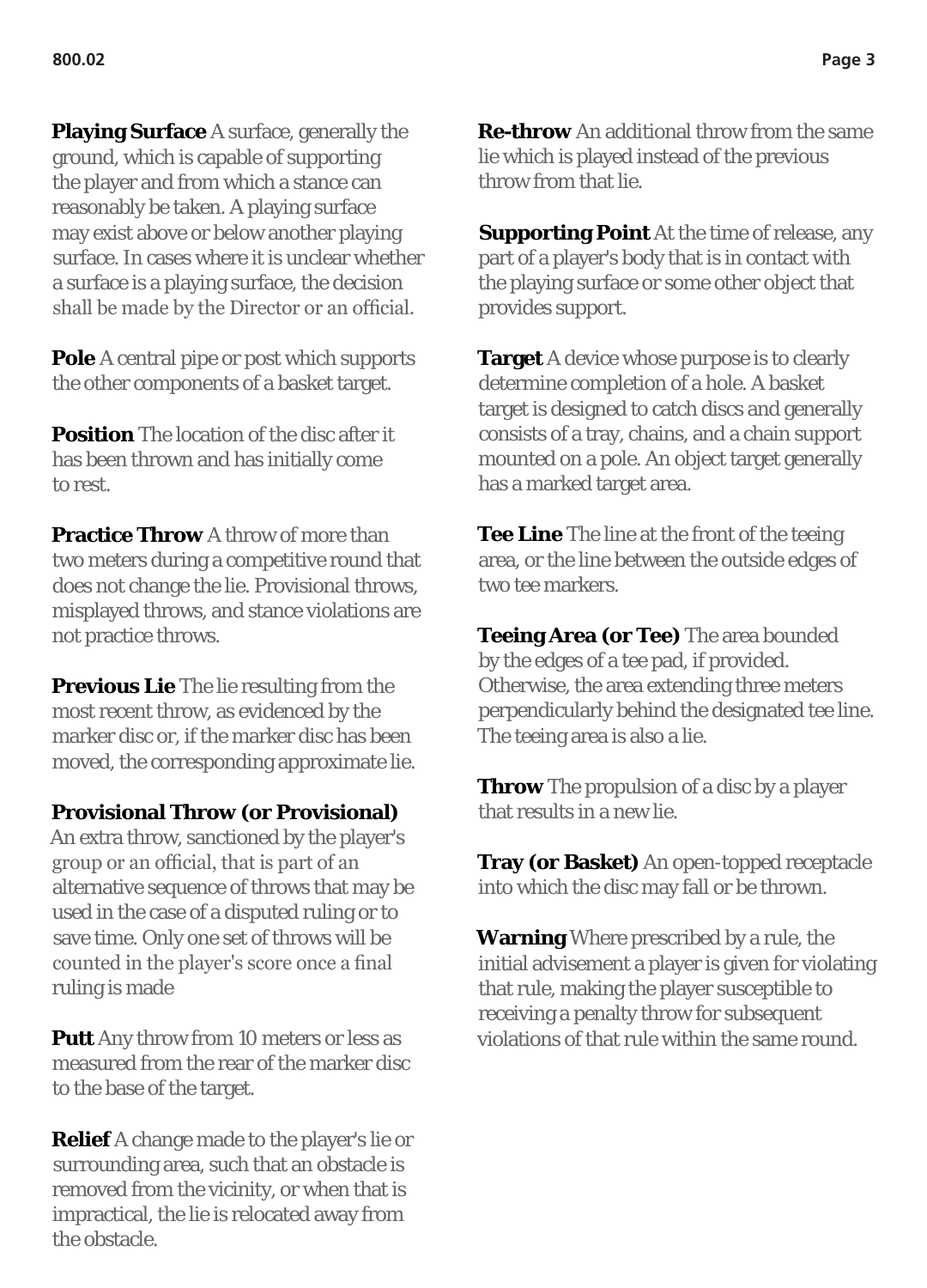#### 800.03 Conversions

All measurements listed in the rules are given in metric units. The following English System equivalents are to be used when no metric measuring device is available. Under no circumstances shall players or officials use independent conversion calculations.

| <b>Metric System</b> | <b>English System</b> |
|----------------------|-----------------------|
| 10 meters            | 32 feet 10 inches     |
| 5 meters             | 16 feet 5 inches      |
| 3 meters             | 9 feet 10 inches      |
| 2 meters             | 6 feet 6 inches       |
| 1 meter              | 3 feet 3 inches       |
| 30 centimeters       | 11 and 3/4 inches     |

#### 800.04 Links **Rules** pdga.com/rules **Rules Q & A** pdga.com/rulesqa **Competition Manual**  pdga.com/rules/competition-manual **Course Directory**  pdga.com/course\_directory **Technical Standards**  pdga.com/tech-standards

# 801. General

#### 801.01 Application of the Rules

A. These rules have been designed to promote fair play for all disc golfers. In using these rules, players shall apply the rule that most directly addresses the situation at hand. If any point in dispute is not covered by the rules, the decision shall be made in accordance with fairness. Often a logical extension of the closest existing rule or the principles embodied in these rules will provide guidance for determining fairness.

B. Players are expected to call a violation when one has clearly occurred. Calls must be made promptly.

C. If in doubt, players may attempt to consult an official. If none is available, players have the option of proceeding with provisional throws as described in 804.06.

D. A player shall not receive a warning for a rules violation unless the rule specifically provides for a warning. Warnings do not carry over from one round to the next round or to a playoff.

E. A rules violation that results in a warning may be called by any player in the group, or by an official. All players in the group shall be advised of the warning, and it shall be noted on the scorecard.

F. A rules violation that results in one or more penalty throws may be called by any player in the group, or by an official. If called by a player, it must then be seconded by another player in the group.

G. Unless otherwise stated, any determination made by the group as a whole shall be made by a majority of the group, or by an official.

H. A throw or an action that is subject to penalty under more than one rule shall be marked and/or penalized in accordance with the rule that results in the most penalty throws, or, among rules that call for an equal penalty, the rule that was first violated.

#### 801.02 Discs Used in Play

A. Discs used in play must meet all of the conditions set forth in the PDGA Technical **Standards** 

B. A disc which has been modified after production such that its original flight characteristics have been altered is illegal, excepting wear from usage during play and the moderate sanding of discs to smooth molding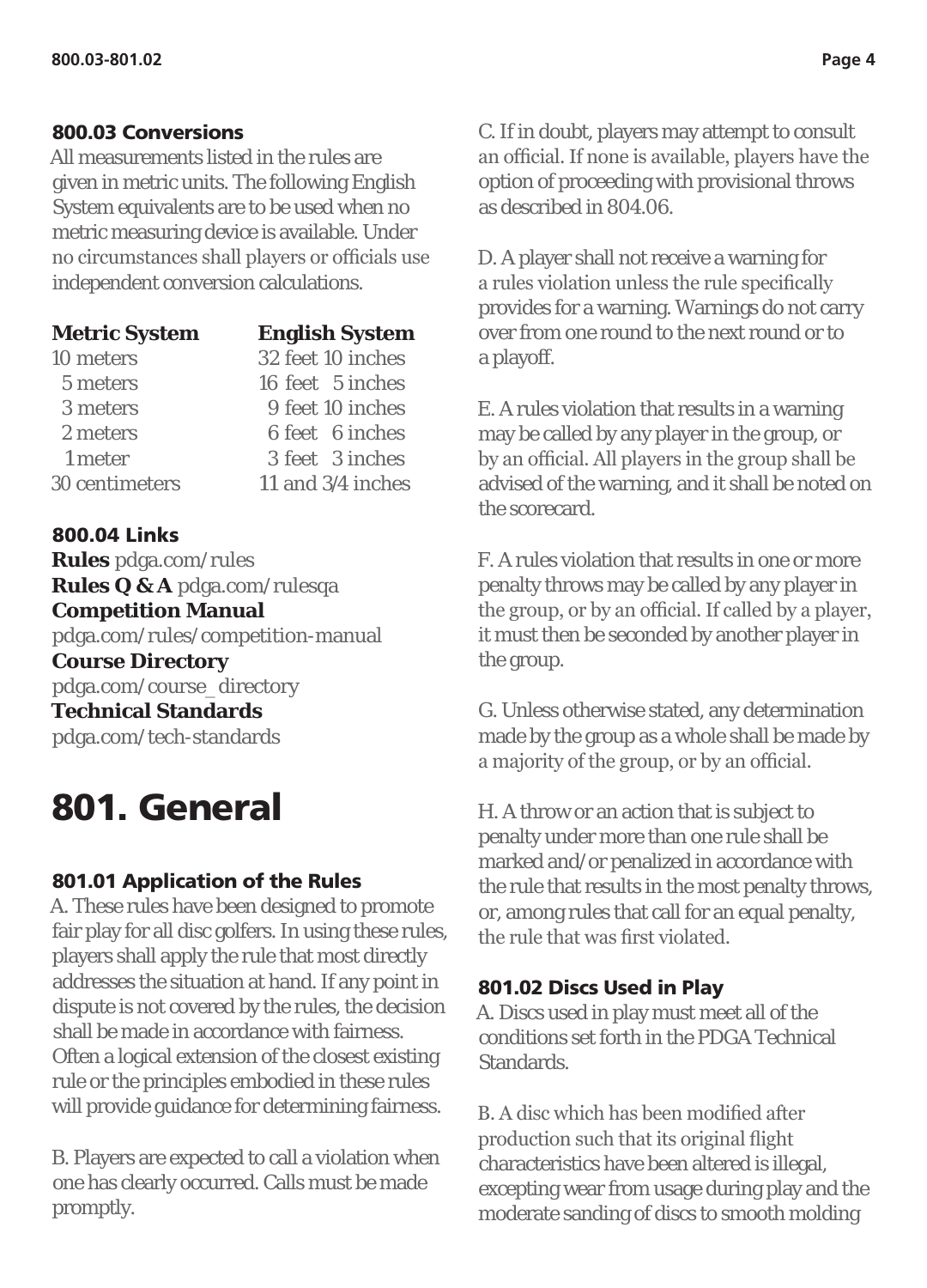imperfections or scrapes. Discs excessively sanded or painted with a material of detectable thickness are illegal.

C. A disc which is cracked or perforated is illegal.

D. A disc that is questioned by another player or an official is illegal unless it is subsequently approved by the Director.

E. A player who throws an illegal disc during play shall receive two penalty throws, without a warning. A player who repeatedly throws an illegal disc during the round may be subject to disqualification in accordance with Section 3.3 of the PDGA Competition Manual.

F. All discs used in play, except mini marker discs, must be uniquely marked. A player shall receive a warning for the first instance of throwing an unmarked disc. Each subsequent throw by the player with an unmarked disc shall incur one penalty throw.

#### 801.03 Artificial Devices

A. During a round, a player shall not use any artificial device that may directly assist in making a throw, except those devices that reduce or control abrasion to the skin (such as gloves, tape, bandages, or gauze) and medical items (such as knee or ankle braces). Placing an object as a directional aid is not allowed. An item such as a towel or a pad may be placed on the lie as long as it is not greater than one centimeter in thickness when compressed.

B. A device that is questioned by another player or an official is illegal unless it is subsequently approved by the Director.

C. A player shall receive two penalty throws, without a warning, if observed at any time during a round to be using an illegal artificial device. A player who repeatedly uses an illegal device may be subject to disqualification in accordance with Section 3.3 of the PDGA Competition Manual.

#### 801.04 Courtesy

A. Players should not throw until they are certain that the thrown disc will not distract another player or potentially injure anyone present.

B. Players should watch the other members of their group throw in order to aid in locating errant throws and to ensure compliance with the rules.

C. Players should take care not to produce any auditory or visual distractions while other players are throwing. Distracting actions include shouting, cursing, freestyling, striking course equipment, throwing out of turn, throwing or kicking golf bags, throwing minis, and advancing on the fairway beyond the away player. Shouting at an appropriate time to warn someone in danger of being struck by a disc is not a courtesy violation.

D. Refusal to perform an action expected by the rules, such as assisting in the search for a lost disc, moving discs or equipment, or keeping score properly, is a courtesy violation.

E. Littering is a courtesy violation.

F. Courtesy dictates that players who smoke should not allow their smoke to disturb other players. Disposing of a cigarette butt by dropping it on the ground is littering.

G. A player violating a courtesy rule may be warned by any affected player, even if from another group, or by an official. The player shall be assessed one penalty throw for each subsequent courtesy violation of any type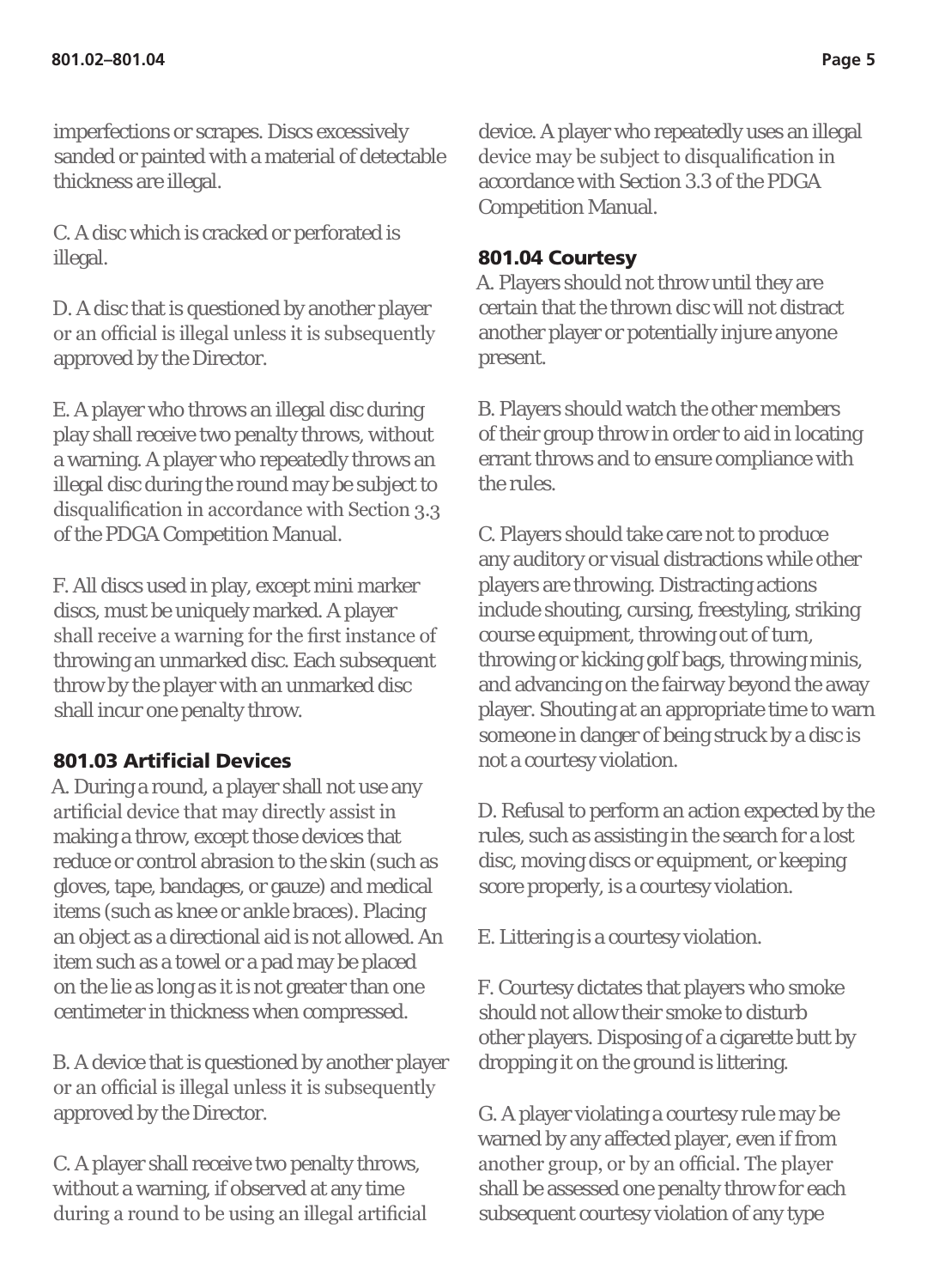in the same round. Repeated violations of courtesy rules may result in disqualification in accordance with Section 3.3 of the Competition Manual.

#### 801.05 Order of Play

A. Teeing order for the first hole to be played is determined by the order in which the players are listed on the scorecard(s).

B. Teeing order on all subsequent holes is determined by the scores on the previous hole, with the lowest score throwing first, and so on. If the previous hole was a tie, the scores are to be counted back until the order is resolved.

C. After all the players in the group have teed off, the away player throws next. After that and each subsequent throw, the player who is then the away player throws next, until all players in the group have holed out.

D. To facilitate flow of play, a player who is not the away player may throw if the away player consents.

E. During tournament play, no group may play through the group ahead unless the group ahead is required to stand aside in accordance with the rules or as directed by an official.

F. Throwing out of turn is a courtesy violation.

#### 801.06 Practice Throws

A. A practice throw made during the round shall result in one penalty throw being added to the thrower's score.

# 802. Basic Rules<br>of Play

#### 802.01 Teeing Off

A. Play begins on each hole with the player

throwing from within the teeing area. When the disc is released, the player must have at least one supporting point in contact with the surface of the teeing area, and all supporting points must be in contact only with the surface of the teeing area. Supporting point contact outside the teeing area is allowed if it comes before or after, and not at, the moment the disc is released.

B. Any supporting point contact outside the teeing area at the time of release constitutes a stance violation and shall be handled in accordance with sections 802.04 E and F.

#### 802.02 Establishing Position

A. The thrown disc establishes a position where it first comes to rest.

B. A disc is considered to be at rest once it is no longer moving as a result of the momentum imparted by the throw. A disc in water or foliage is considered to be at rest once it is moving only as a result of movement of the water, the foliage, or the wind.

C. If the disc first comes to rest above or below the playing surface, its position is on the playing surface directly below or above the disc.

E. If the thrown disc breaks into pieces, the largest piece is deemed to be the thrown disc.

#### 802.03 Marking the Lie

A. The position of a thrown disc on the in-bounds playing surface marks its lie.

B. Alternatively, a mini marker disc may be used to mark the lie by placing it on the playing surface, touching the front of the thrown disc on the line of play.

C. A player is required to mark the lie with a mini marker disc in the following situations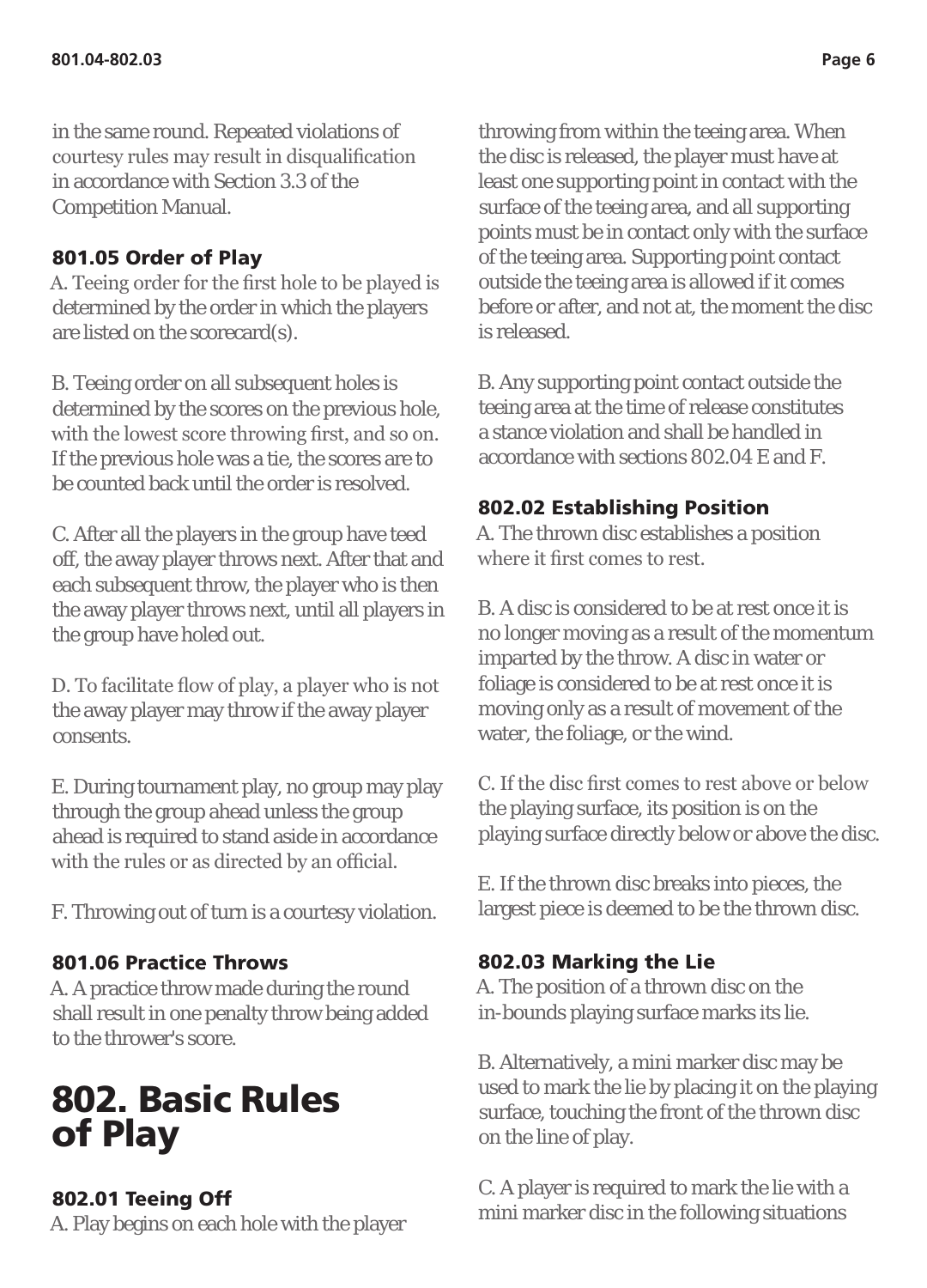(1) Marking an approximate lie;

(2) Marking a disc above or below the playing surface (see 802.02.C);

(3) Relocating the lie within one meter of an out-of-bounds area (see 802.03.D);

(4) Taking relief (see 803.01).

D. If the position of the thrown disc is in-bounds but within one meter of an out-of-bounds line, the lie may be marked by placing a mini marker disc on the playing surface at any point on a one-meter line that extends perpendicularly from the nearest point on the out-of-bounds line and passes through the center of the thrown disc, even if the direction takes the lie closer to the target. For the purpose of marking the lie, the out-of-bounds line represents a vertical plane.

E. If a large solid obstacle prevents the player from taking a legal stance behind the marker disc, the player may instead mark the lie by placing a mini marker disc on the playing surface immediately behind that obstacle on the line of play.

F. A marker disc that is moved prior to the ensuing throw shall be replaced to its original position to mark the approximate lie.

G. A player shall receive a warning for the first violation of a marking rule. One penalty throw shall be assessed for each subsequent violation of any marking rule during the round.

#### 802.04 Throwing from a Stance

A. A player must choose the stance that will result in the least movement of any part of any obstacle that is a permanent or integral part of the course. Once a legal stance is taken, the

player may not move an obstacle in any way in order to make room for a throwing motion. It is legal for a player's throwing motion to cause incidental movement of an obstacle.

B. When the disc is released, a player must

(1) Have at least one supporting point that is in contact with the lie; and,

(2) Have no supporting point in contact with the marker disc or any object (including the playing surface) closer to the target than the rear edge of the marker disc; and,

(3) Have all supporting points in-bounds.

C. Supporting point contact with or beyond the marker disc is permitted after the disc is released, except when putting.

D. Putting. Any throw from within 10 meters of the target, as measured from the rear of the marker disc to the base of the target, is a putt. Supporting point contact closer to the target than the rear edge of the marker disc after the disc has been released is a stance violation. The player must demonstrate full control of balance before advancing toward the target.

E. A player shall receive a warning for the first stance violation in the round. Subsequent stance violations in the same round shall incur a one-throw penalty. Stance violations may not be called or seconded by the thrower.

F. Any throw made from an illegal stance is disregarded. A re-throw must be taken from the original lie, prior to subsequent play by others in the group.

#### 802.05 Holing Out

A. Basket Targets In order to hole out, the thrower must release the disc and it must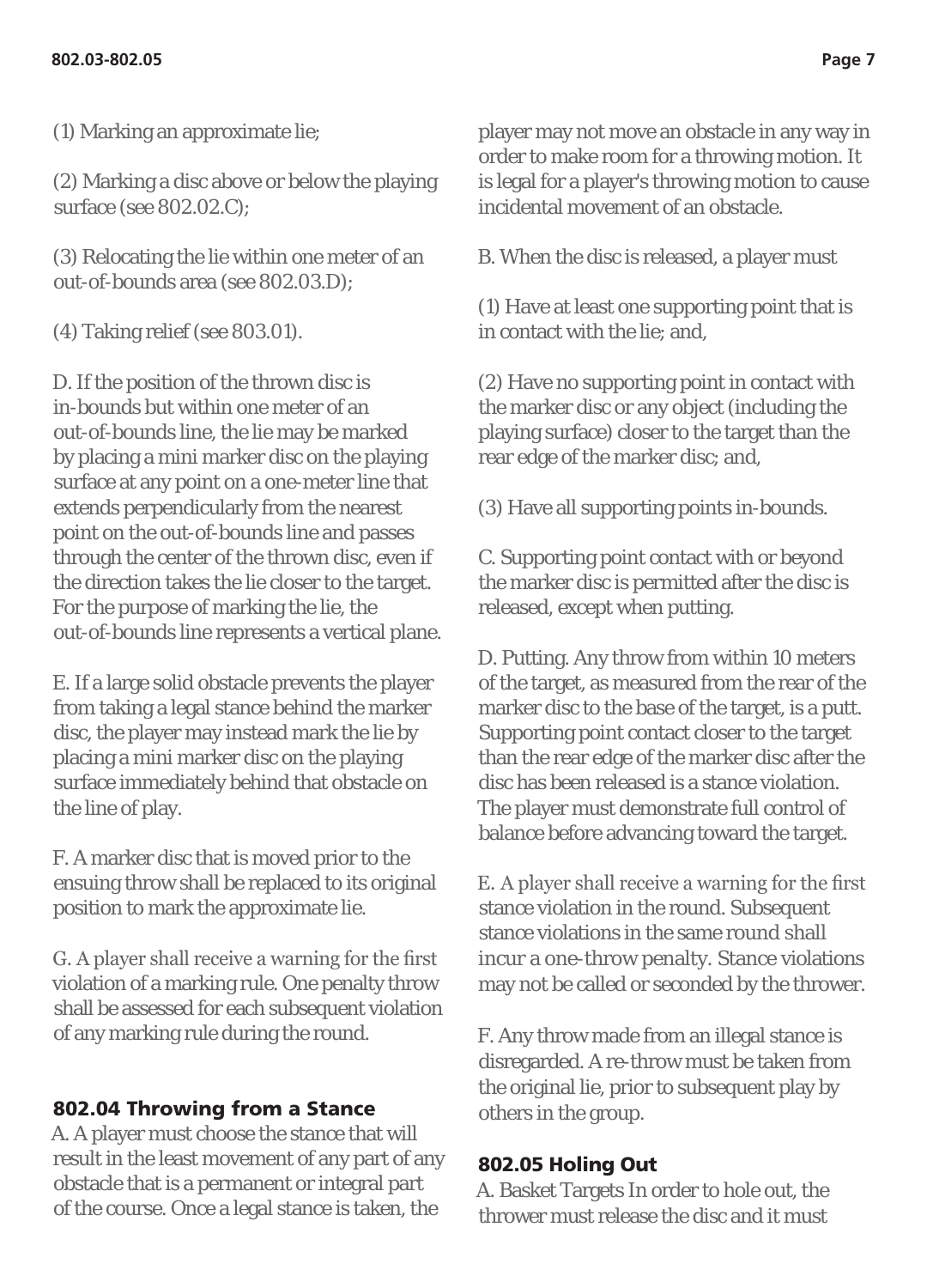come to rest supported by the chains and/or the inner cylinder (bottom and inside wall) of the tray. It may be additionally supported by the pole. A disc that enters the target below the top of the tray or above the bottom of the chain support is not holed out.

B. Object Targets In order to hole out, the thrower must release the disc and it must strike the marked target area on the object as specified by the Director.

# 803. The Lie

#### 803.01 Obstacles and Relief

A. Obstacles to a Stance or Throwing Motion: With the exception of casual obstacles to a stance as described below, a player is not allowed to move any obstacle on the course. No relief is granted from park equipment (such as signs, trash cans, or picnic tables), which is considered to be part of the course. A player is allowed to request that other people remove themselves and/or their belongings from the player's stance or line of play.

B. Casual Obstacles to a Stance: A player may obtain relief only from the following obstacles that are on or behind the lie casual water, loose leaves or debris, broken branches no longer connected to a tree, motor vehicles, harmful insects or animals, players' equipment, people, or any item or area specifically designated by the Director before the round. To obtain relief, the player must remove the obstacle if it is practical to do so. If it is impractical to move the obstacle, the player's lie may be relocated to the nearest lie which is no closer to the target, is on the line of play, and is not more than five meters from the original lie (unless greater casual relief is announced by the Director).

C. Course equipment may always be restored to its proper working order, including the clearing of obstacles.

D. A player shall receive one penalty throw, without a warning, for violation of an obstacle or relief rule.

E. A player who purposely damages any part of the course shall receive two penalty throws, without a warning. The player may also be disqualified from the tournament, in accordance with Section 3.3 of the Competition Manual.

#### 803.02 Optional Relief and Optional Re-Throw

A. Optional Relief. A player may elect at any time to take optional relief. The lie may then be relocated to a new lie which is no closer to the target, and is on the line of play. One penalty throw shall be added to the player's score.

B. Optional Re-throw. A player may elect at any time to re-throw from the previous lie. The original throw plus one penalty throw shall be counted in the player's score.

#### 803.03 Misplay

A. It is the responsibility of the player to play the course correctly. Before play begins, players shall attend the players' meeting and learn about any special conditions that may exist on the course, including extra holes, alternate teeing areas, alternate hole placements, out-of-bounds areas, mandatories, and drop zones.

B. A misplay has occurred if the player has failed to complete every hole on the course correctly and in the proper order, or has played from an incorrect lie for any throw.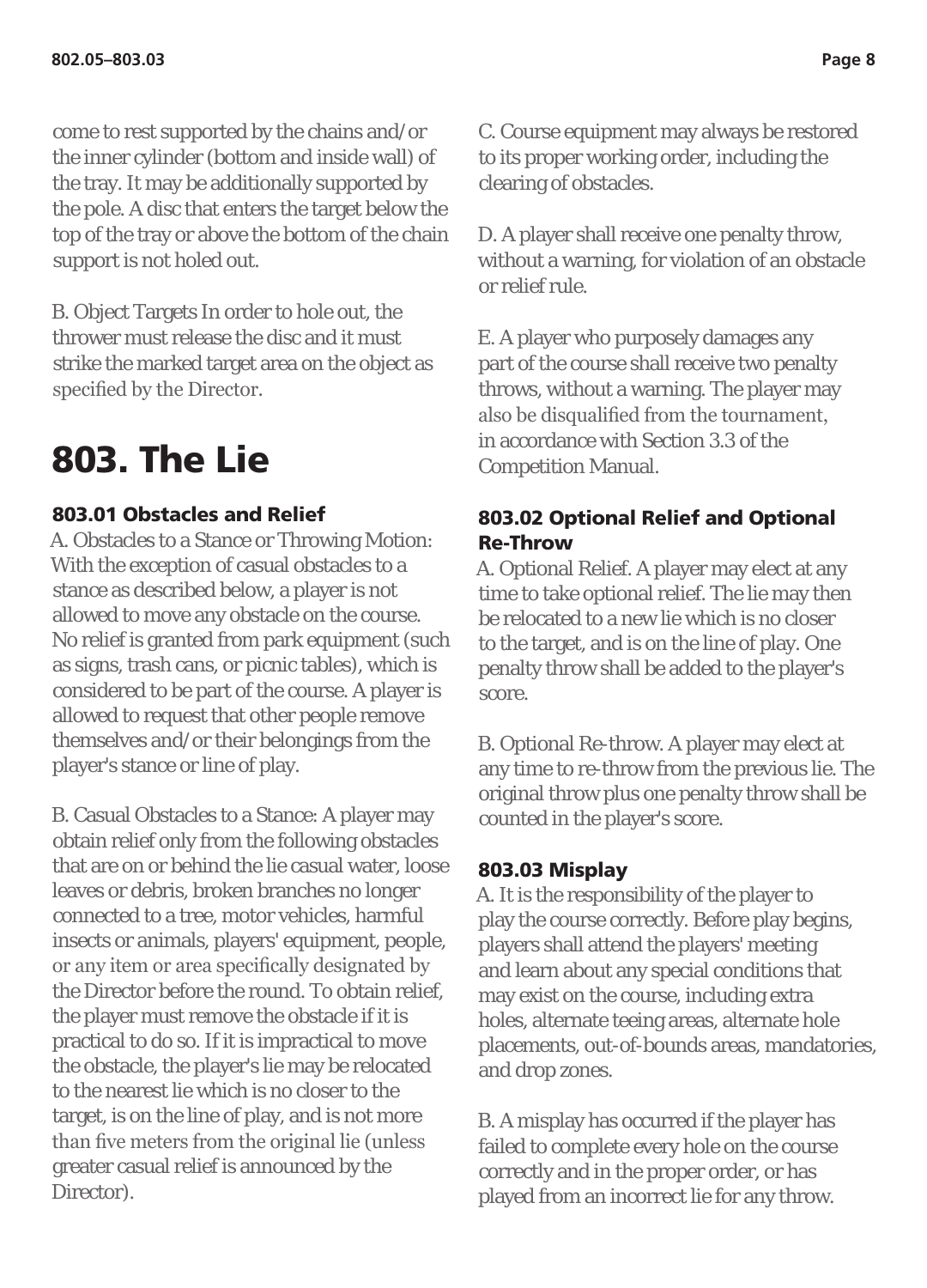C. In instances where the misplay rules affect players within a group differently, the group shall remain together while a hole is being completed by some of the group in order to verify scoring and rules compliance.

D. In instances where a misplay is discovered after the player has turned in the scorecard, the misplay shall not be replayed and the player shall receive a two-throw penalty for the misplay.

E. A misplay is not a stance violation, nor is it a practice throw.

F. A player who deliberately misplays the course to gain competitive advantage shall be penalized in accordance with Section 3.3 of the Competition Manual.

G. Types of misplay

(1) Incorrect Lie. The player has:

(A) Teed off from a teeing area that is not the correct teeing area for the current hole; or,

(B) Thrown from a lie established by a disc other than the thrown disc; or,

(C) Played an out-of-bounds disc as if it were in-bounds; or,

(D) Thrown from a lie established by a previous throw which passed a mandatory on the wrong side.

If no subsequent throws have been made after the misplayed throw, the player shall continue play from the correct lie and be assessed a onethrow penalty for the misplay. If an additional throw or throws have been made after the misplayed throw, the player shall complete the hole being played and be assessed a two-throw penalty for the misplay.

(2) Wrong Target. The player has holed out on a target that is not the target for the hole being played. If no subsequent throw has been made, play continues from the resulting lie. If the target is a basket target, the disc is above the playing surface, and play proceeds according to 802.02.C. If the player has teed off on the next hole, a two-throw penalty shall be added to the score for the misplayed hole.

(3) Failure To Hole Out. The player has teed off on a hole without having holed out on the previous hole. The score for the misplayed hole shall be the number of throws made, plus one for holing out, plus two penalty throws for the misplay. The player must not actually hole out on the previous hole. Intentionally failing to hole out constitutes withdrawal from competition.

(4) Non-Sequential Play. The player has completed play on a hole in the wrong order. The player shall proceed to play the course in its proper order. Regardless of the number of holes skipped or played in the wrong order during the round, a total of two penalty throws shall be added to the player's total score for the misplay. The score earned from any completed hole shall stand, and any completed hole shall not be replayed.

(5) Missed Hole Due To Late Arrival. The player has failed to play a hole due to late arrival. The player receives a score of par plus four for the hole. See Section 1.5 B of the Competition Manual. (6) Omitted Hole. The round has been completed, and the player has neglected to play a hole. The hole is scored the same as a hole missed due to late arrival.

(7) Incorrect Hole. The player has completed play on a hole that is not part of the course for that round, in place of a hole that is part of the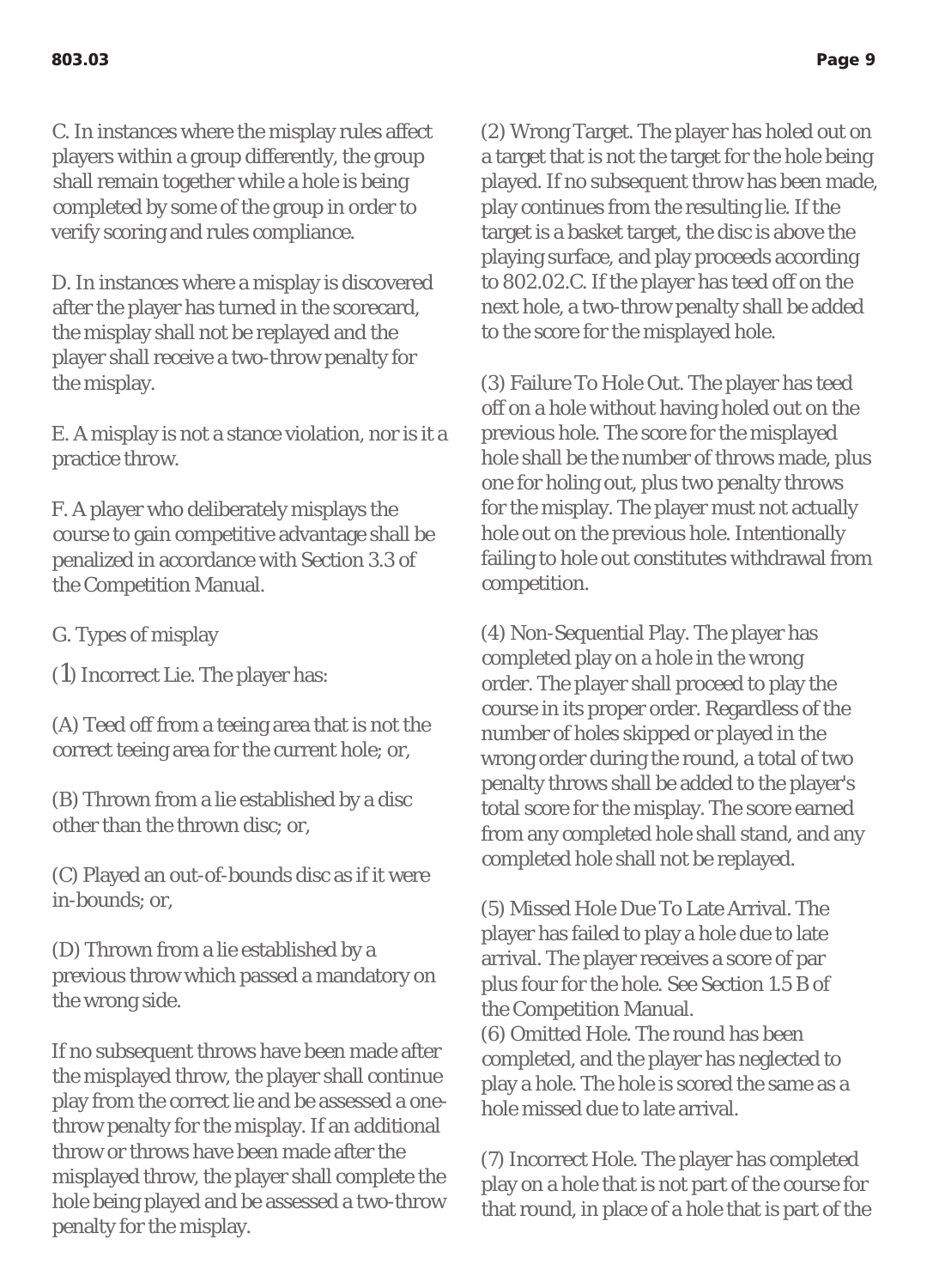course for the round. The hole shall stand as played, and two penalty throws shall be added to the player's total score.

(8) Extra Hole. The player has completed play on a hole that is not part of the course for that round. Two penalty throws shall be added to the player's total score. Throws made on the extra hole are not counted.

### 804. The Throw

#### 804.01 Excessive Time

A. A maximum of 30 seconds is allowed to each player to make a throw after

(1) The previous player has thrown; and,

(2) The player has had a reasonable amount of time to arrive at the disc; and,

(3) The playing area is clear and free of distractions.

B. A player shall receive a warning for the first excessive time violation. The player shall be assessed one penalty throw for each subsequent excessive time violation in the same round.

#### 804.02 Mandatories

A. A mandatory restricts the path the disc may take to the target. A disc must pass the correct side of the mandatory before the hole is completed. A disc has passed the mandatory once it establishes a position beyond the mandatory line.

(1) The mandatory line is the line marked by the director or course designer to indicate when a disc has passed or missed the mandatory.

(2) If no line has been marked, the mandatory line is defined as a straight line through the mandatory, perpendicular to the line connecting the mandatory to the previous mandatory, or if there is no previous mandatory, the tee.

(3) In the case of a double mandatory when no line has been marked, the mandatory line is the straight line connecting the two mandatories, and extends beyond them in both directions.

B. A throw has missed the mandatory if it passes the incorrect side of the mandatory from the direction of the tee, and establishes a position completely beyond the mandatory line.

C. A throw that has missed the mandatory results in a one-throw penalty. The next throw shall be made from the drop zone, as designated for that mandatory.

D. If no drop zone has been designated, the player shall play from the previous lie.

E. If, after a mandatory has been passed, a subsequent throw crosses the mandatory line on the correct side but in the reverse direction, the mandatory has no longer been passed. The player must still pass the mandatory on the correct side. A line connecting the lies for the hole must pass to the correct sides of all mandatories for the hole.

F. The nearest mandatory which has not yet been passed is considered to be the target for all rules related to marking the lie, stance, obstacles, and relief, if the line of play does not pass to the correct side of that mandatory.

#### 804.03 Interference

A. A thrown disc that strikes a person or animal is played where it first comes to rest.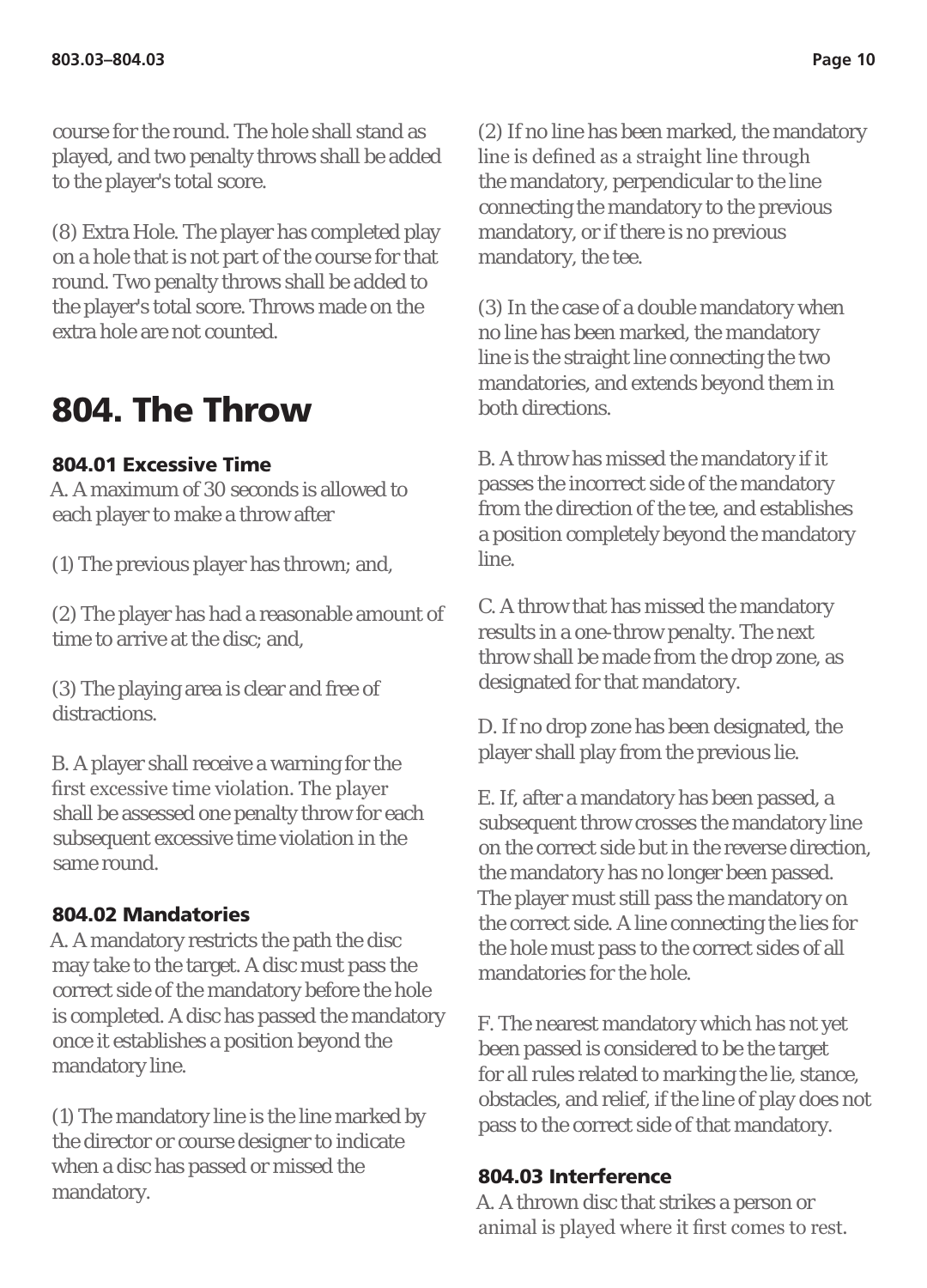B. A thrown disc that is intentionally deflected or was caught and moved shall be given an approximate position at the point of contact.

C. A thrown disc at rest that has been moved shall be replaced to its approximate position (see 802.02.E). A marker disc at rest that has been moved shall be replaced to mark the approximate lie (see 802.03.F).

D. A player who intentionally interferes with another player's disc in any of the following ways shall receive two penalty throws

(1) Altering the course of a thrown disc (other than to prevent injury); or,

(2) Moving a thrown disc or mini marker disc (other than in the process of identification, retrieval, or marking); or,

(3) Obscuring a thrown disc or mini marker disc.

E. A player whose thrown disc was intentionally interfered with by another player as described in 804.03.D.1 has the option of a re-throw.

F. Players shall not stand or leave their equipment where interference with a disc in play may occur. A player may require other players to move themselves or their equipment if either could interfere with the throw. Refusal to do so is a courtesy violation.

G. Altering the course of a thrown disc with the consent of the thrower in order to prevent the disc from becoming lost is not punishable interference. Any disc whose course is altered for that reason is considered to be a lost disc.

#### 804.04 Out-of-Bounds

A. A disc is out-of-bounds if its position is clearly and completely surrounded by an outof-bounds area. See 802.02.B for determining when a disc in water or foliage has come to rest.

B. The out-of-bounds line is part of the out-ofbounds area.

C. A disc that cannot be found is considered to be out-of bounds if there is reasonable evidence that the disc came to rest within an out-of-bounds area. In the absence of such evidence, the disc is considered lost and play proceeds according to rule 804.05.

D. A player whose disc is out-of-bounds shall receive one penalty throw. The player may elect to play the next throw from

(1) The previous lie; or,

(2) A lie that is up to one meter away from and perpendicular to the point where the disc last crossed into out-of-bounds, even if the direction takes the lie closer to the target; or

(3) Within the designated drop zone, if provided. Those options may be limited by the Director as a special condition only by prior approval of the PDGA Tour Manager.

E. The out-of-bounds line represents a vertical plane. Where a player's lie is marked from a particular point within one meter of the out-ofbounds line, the one-meter relief may be taken from a point upward or downward along the vertical plane.

F. If the thrower moves the disc before a determination regarding its out-of-bounds status has been made, the disc shall be considered out-of-bounds.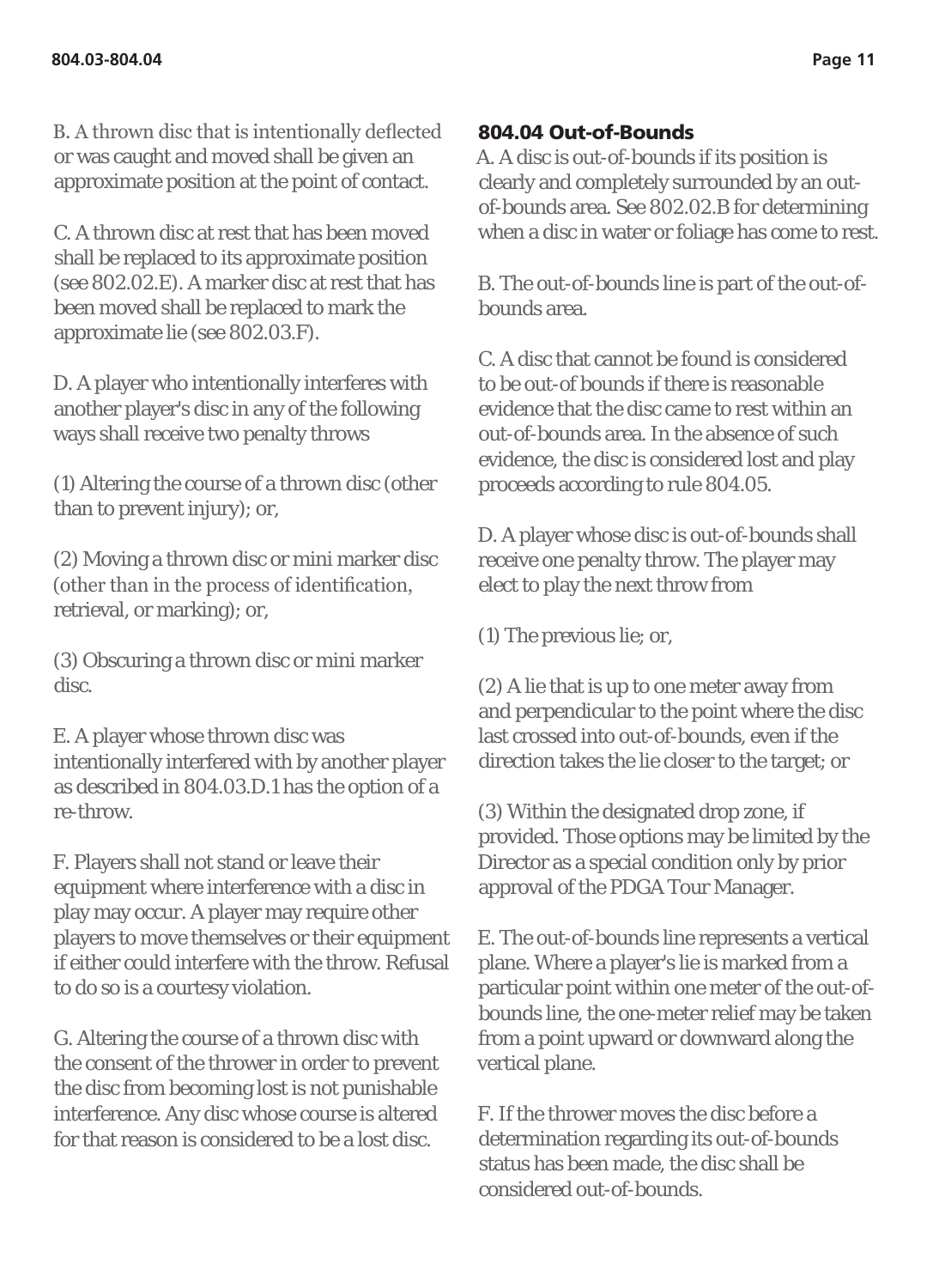#### 804.05 Lost Disc

A. A disc shall be declared lost if the player cannot locate it within three minutes after arriving at the spot where it was last seen. Any player in the group or an official may begin the timing of the three minutes, and must inform the group that the timing has begun. All players in the group must assist in searching for the disc. The disc shall be declared lost upon expiration of the three minutes.

B. A player whose disc is declared lost shall receive one penalty throw. The next throw shall be made from the previous lie.

C. The Director may designate a drop zone for lost discs on a particular hole. If a drop zone is provided, the player may throw from there instead of from the previous lie. In all cases the original throw plus one penalty throw shall be counted in the player's score.

D. If it is discovered, prior to the completion of the tournament, that a player's disc that was declared lost had been removed or taken, then the player shall have two throws removed from the score for that hole.

E. A marker disc that is lost shall be replaced to mark the approximate lie with no penalty.

#### 804.06 Provisional Throws

A. Provisional throws are extra throws that are not added to a player's score if they are not ultimately used in the completion of the hole. The use of provisional throws is encouraged in all situations where there is a question regarding a player's lie and a provisional throw would expedite play, or when the thrower questions a ruling. The unused throws are not to be added to the thrower's score nor treated as practice throws as long as the player announces that such additional throws are provisional throws prior to making them.

B. Provisional throws are appropriate in the following circumstances

(1) To save time. A player may declare a provisional throw any time

(A) The status of a disc cannot readily be determined; and

(B) The majority of the group agrees that playing a provisional throw may save time; and,

(C) The original throw may be out-of-bounds, may be lost, or may have missed a mandatory.

The thrower shall complete the hole from whichever of the two throws is deemed by the group or an official to have resulted in the correct lie.

(2) To appeal the group's or an official's ruling. A set of provisional throws may be taken to complete a hole as part of an appeal when the player disagrees with the group decision and an official is not readily available, or if the player wishes to appeal the decision of an official. The scores from both sets of throws shall be recorded. The proper ruling and score are then determined by the Director at the end of the round.

C. A provisional throw may not be subsequently declared to be an optional re-throw.

## 805. Tournament Procedures

For information regarding tournament procedures that are not covered below (such as beginning play, rain or hazardous conditions, disqualification and suspension, grouping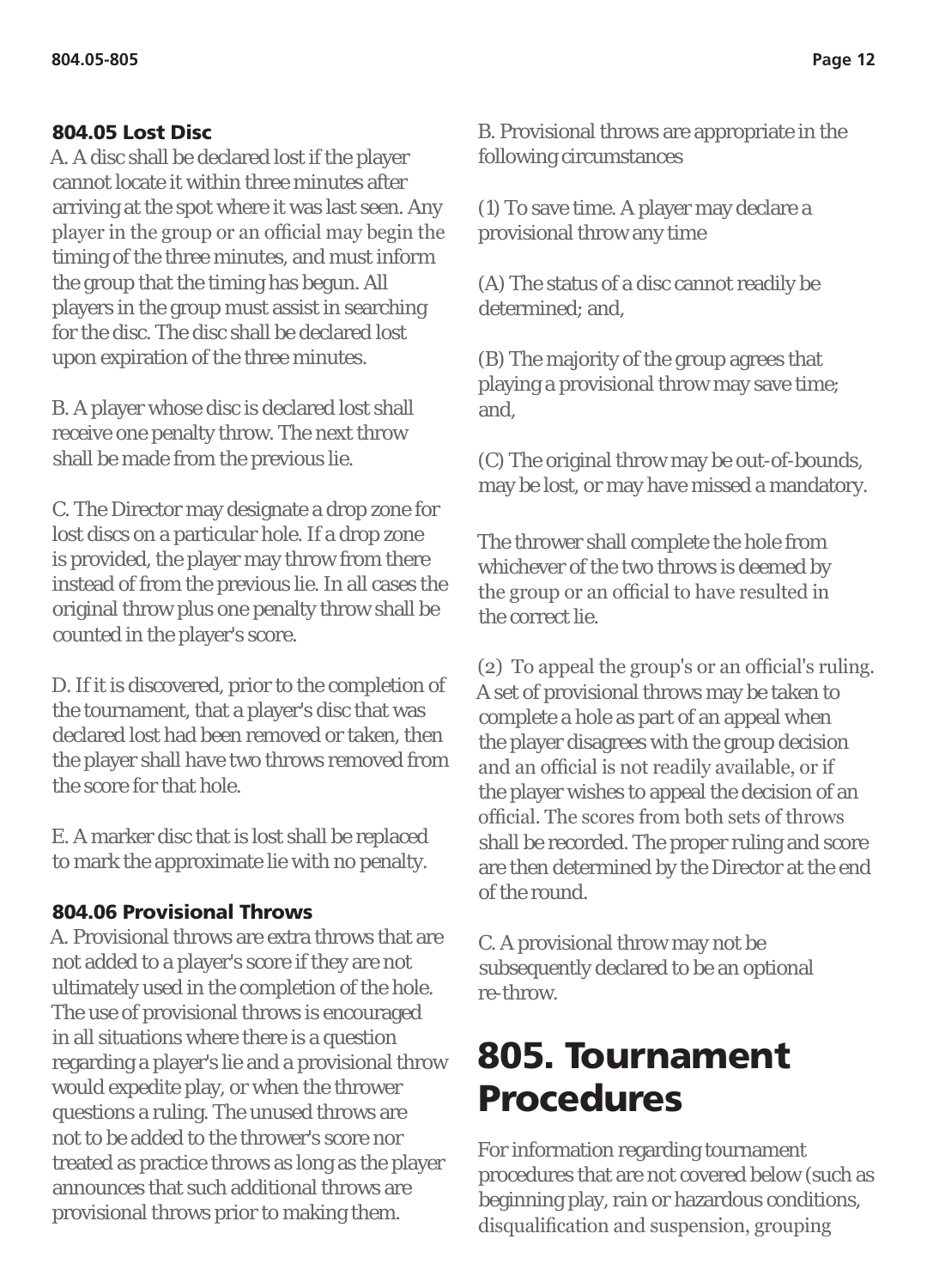and sectioning, handling of ties, classification of players, or officials), see the Competition Manual.

#### 805.01 Appeals

A. When a group cannot reach a decision regarding a ruling, the benefit of the doubt shall be given to the thrower. However, any player may seek the ruling of an official, and the official's ruling supersedes the group's ruling. Any player desiring an appeal of the group's decision shall promptly and clearly express that desire to the group.

B. If an official is readily available, the group shall stand aside to seek the official's ruling, allowing other groups to play through.

C. If an official is not readily available, the group shall proceed in one of two ways. The group may reach a decision with the benefit of the doubt going to the thrower, and continue play. Alternatively, if the thrower does not wish to continue play under the group's decision, the thrower may declare a provisional per 804.06 B. The use of provisional throws is encouraged in all situations where the thrower questions the group's or an official's ruling.

D. A player may appeal an official's ruling to the Director. If the Director is readily available, the appeal shall be heard directly. The group shall stand aside awaiting the ruling on appeal. If the Director is not readily available, the group shall continue playing under the official's ruling. The appeal shall be made as soon as is practical. The decision of the Director shall be final.

E. Where a group's or official's decision is overturned on appeal, the official or Director may, in the interest of fairness, allow the thrower's score to remain the same, or adjust the thrower's score to reflect the correct

interpretation of the rules. Only in a case where a replay is the most fair solution, at the discretion of the Director, shall a hole or holes be replayed.

#### 805.02 Scoring

A. The player listed first on the scorecard(s) bears primary responsibility for picking up the group's scorecard(s).

B. Players in the group shall rotate the scorekeeping task proportionally, unless a player or a scorekeeper volunteers to keep score more and that is acceptable to all members of the group.

C. After each hole is completed, the scorekeeper shall call out each player's name. The called player shall answer with the score in a manner that is clear to all players of the group and the scorekeeper. The scorekeeper shall record that score and read it back, in a manner that is clear to all players of the group. If there is any disagreement about the score a player reports, the group must review the hole and attempt to arrive at the correct score. If the group cannot reach consensus on the player's score, they shall consult 805.01.

D. The scorekeeper shall record the score for each player on each hole as the total number of throws, including penalty throws. The total score for the round shall also be recorded as the sum of all hole scores, plus any additional penalty throws. The use of anything other than a number (including the lack of a score) represents an incorrect hole or total score and is subject to penalty as described below.

E. Warnings and penalty throws given to a player for rules infractions shall be noted on the scorecard.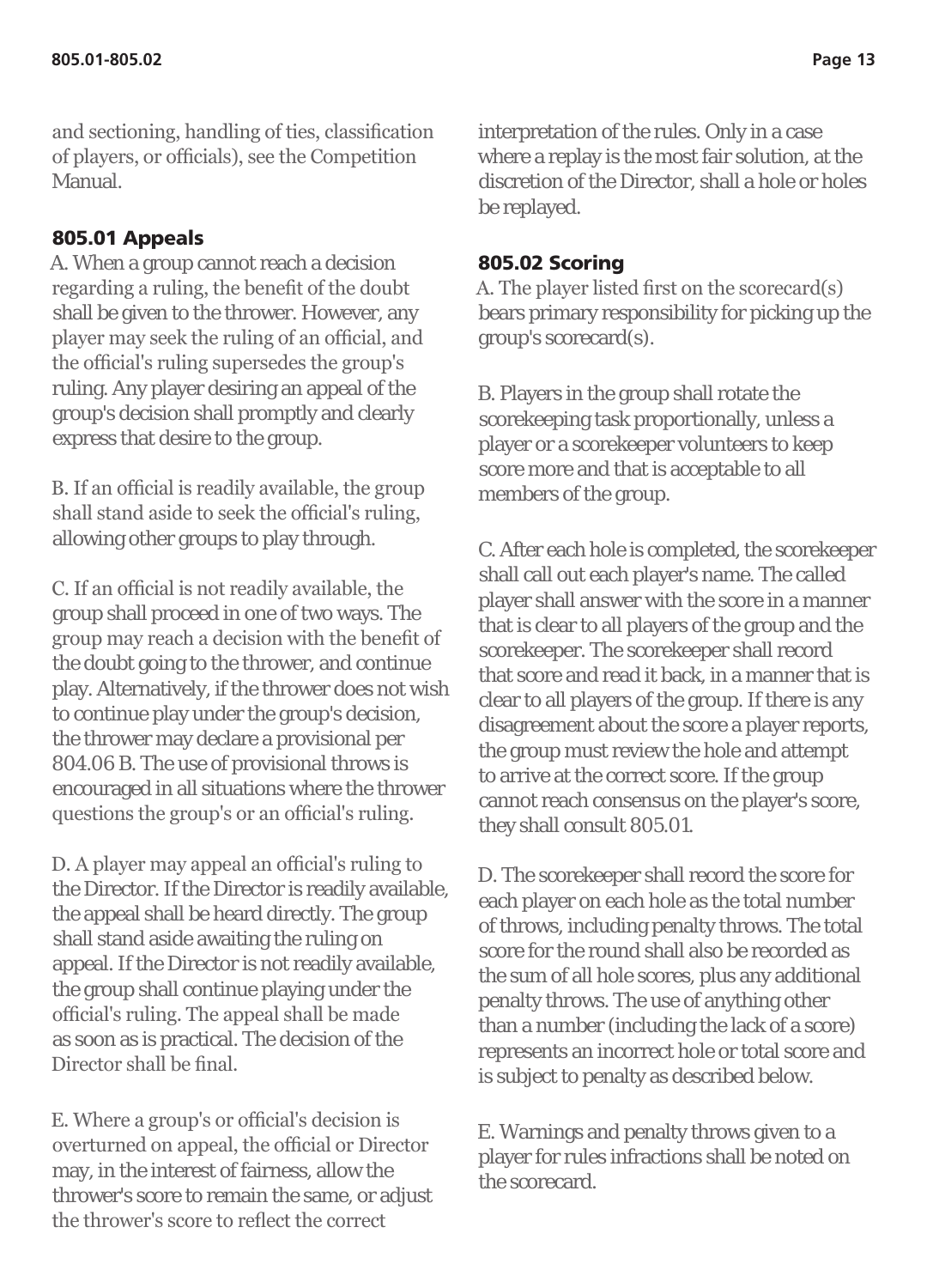F. At the end of the round, each player shall sign the scorecard to attest to the accuracy of the score on each hole as well as the total score. If all players of the group agree that a hole score was recorded in error, the score may be changed prior to the scorecard being turned in. Players whose scorecards are turned in unsigned accept responsibility for the scores recorded.

G. All players are responsible for returning their scorecards within 30 minutes of the completion of a round. The round has been officially completed for all competitors when the last group on the course has completed their final hole and has had, in the Director's opinion, reasonable time to travel from their final hole to tournament headquarters. Failure to turn in the scorecard on time shall result in the assessment of two penalty throws, without a warning, to each player listed on the late scorecard.

H. After the scorecard is turned in, the total score as recorded shall stand with no appeal, except for the following circumstances

(1) Penalty throws may be assessed at whatever time the infraction is discovered until the Director declares the tournament officially over or all awards have been distributed.

(2) If it is determined that the total score was incorrectly recorded, either by an error on a hole score or by an error in totaling the hole scores, including omission of the total score, the director shall add two penalty throws to the correct total score. These penalty throws are not added when the Director corrects a player's score for other infractions determined after the player had turned in an otherwise correct scorecard.

#### 805.03 Special Conditions

A. Rules governing special conditions that may exist on the course shall be clearly defined and disseminated to all players prior to the start of the tournament. All special conditions shall be covered in the players' meeting. Each player is responsible for adhering to all points covered in the player's meeting.

B. A drop zone may be utilized in special conditions. The Director must announce prior to the tournament how it is to be used and whether a penalty throw is to be assessed.

C. No rules may be stipulated which conflict with these rules, unless approved by the Tour Manager.

## 806. Discretionary Rules

Discretionary rules are rules that may be invoked by the Director without prior approval from the PDGA. Any discretionary rule that is in effect must be announced by the Director prior to the tournament and in the players' meeting.

#### 806.01 Two-meter Rule

A. If a disc has come to rest above two meters, as measured from the lowest point of the disc to the playing surface directly below it, the player shall be assessed a one-throw penalty. The player shall then proceed in accordance with 802.02.C.

B. If the lie directly below the disc on the playing surface is out-of-bounds, the disc is played as out-of-bounds regardless of its height above the playing surface.

C. A disc supported by the target is not subject to the two-meter rule.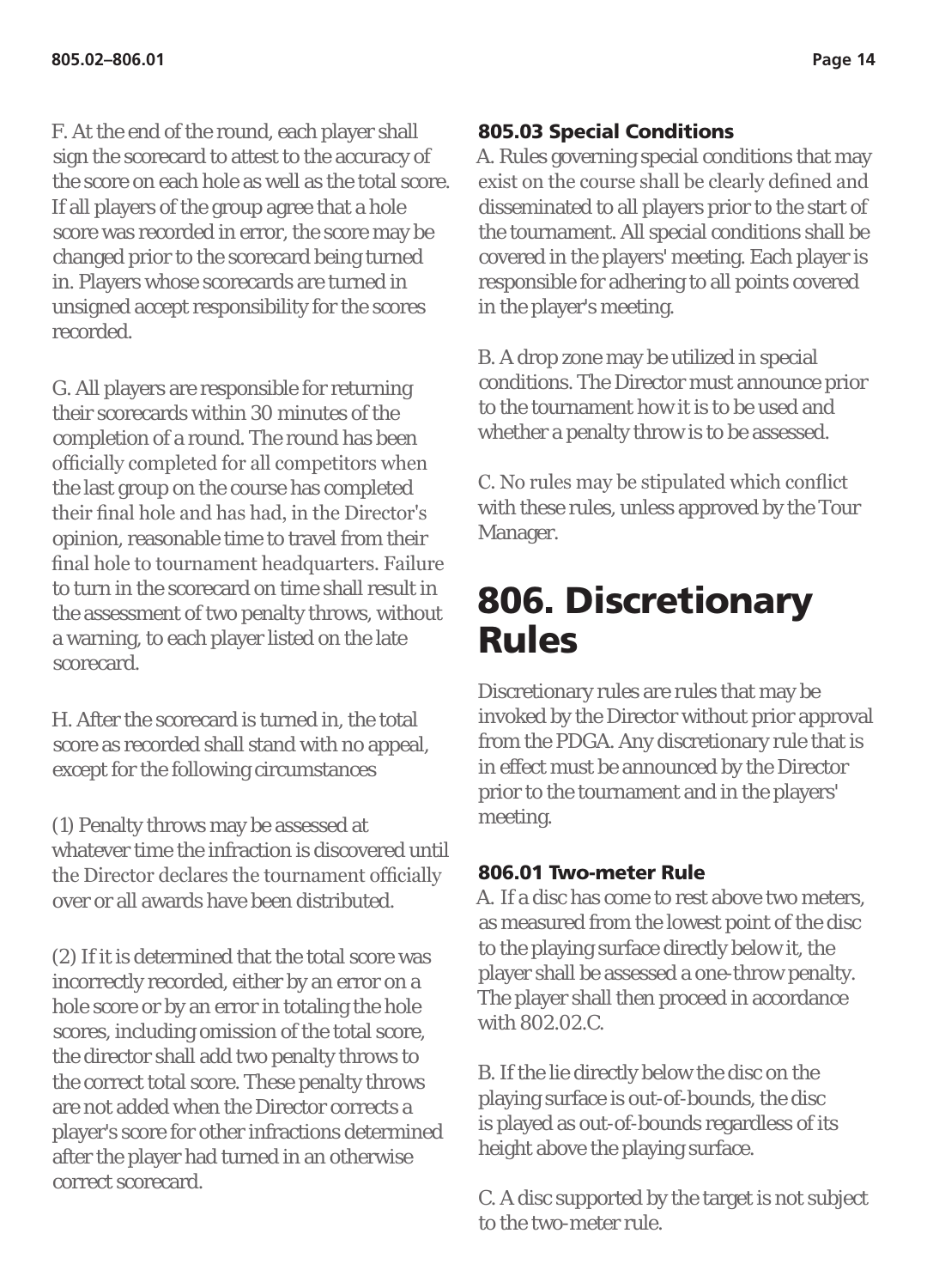D. If the thrower moves the disc before a determination has been made, the disc is considered to have come to rest above two meters.

E. The Director may declare the two-meter rule to be in effect for the entire course, for particular holes, and/or for individual objects.

## 807. Experimental Rules

Experimental rules are rules variations that may be invoked by the Director only with prior approval from the PDGA. Any experimental rule that is in effect must be announced by the Director prior to the tournament and in the players' meeting.

# 808. Rules Q & A

#### QA 1: Bluebonnets and Other Protected Areas

Q: How do I mark my lie when my disc lands in an area of the course that has sensitive, protected, endangered, dangerous, or valuable foliage?

A: The TD may declare an area to be OB, or a casual obstacle, in which case you mark your lie according to the relevant rule. If a Drop Zone has been provided, your lie is in the Drop Zone. If the area has not been declared to be OB or a casual obstacle, then you mark your lie in the standard fashion, with one exception you may take casual relief, with no penalty, from an area which you are prohibited by law from entering. Note that you can always take Optional Relief (move the lie back along the line of play) or an Optional Rethrow (go back to the previous lie) at the cost of an additional penalty throw. Applicable Rules

803.01 Obstacles and Relief; 803.02 Optional Relief and Optional Re-throw; 804.04 Out-of-Bounds; 805.03 Special Conditions.

#### QA 2: Bridge Over OB

Q: My throw landed on a bridge that spans an OB creek. Do I play from the bridge, or is my disc OB since it's above the creek? What if I'm on the bridge but over land?

A: A bridge is an example where one playing surface is vertically stacked above another playing surface. Each playing surface is treated independently. The bridge is in-bounds unless the TD has explicitly declared it to be OB, regardless of whether a playing surface above or below it is OB. If the two-meter rule is in use, it does not apply because your disc is on, not above, the playing surface. You mark your lie on the bridge, and there is no penalty. Applicable Rules 802.02 Establishing Position; 804.04 Out-of-Bounds; 800.02 Definitions (Playing Surface).

#### QA 3: Building a Lie

Q: My disc landed in a creek that has been declared casual. May I place a rock or a broken limb behind my mark, to stand on in order to keep my feet dry?

A: If you choose not to take casual relief up to 5m back on the line of play, then you must take your stance as you would anywhere else on the course. You are not allowed to move obstacles on the course to build your lie, or for any other reason, unless they are casual obstacles. If you do not want to play the lie as is, or take casual relief, you may declare Optional Relief or an Optional Rethrow at the cost of one throw. Applicable Rules 802.04 Throwing from a Stance: 803.01 Obstacles and Relief: 803.02 Optional Relief and Optional Re-throw.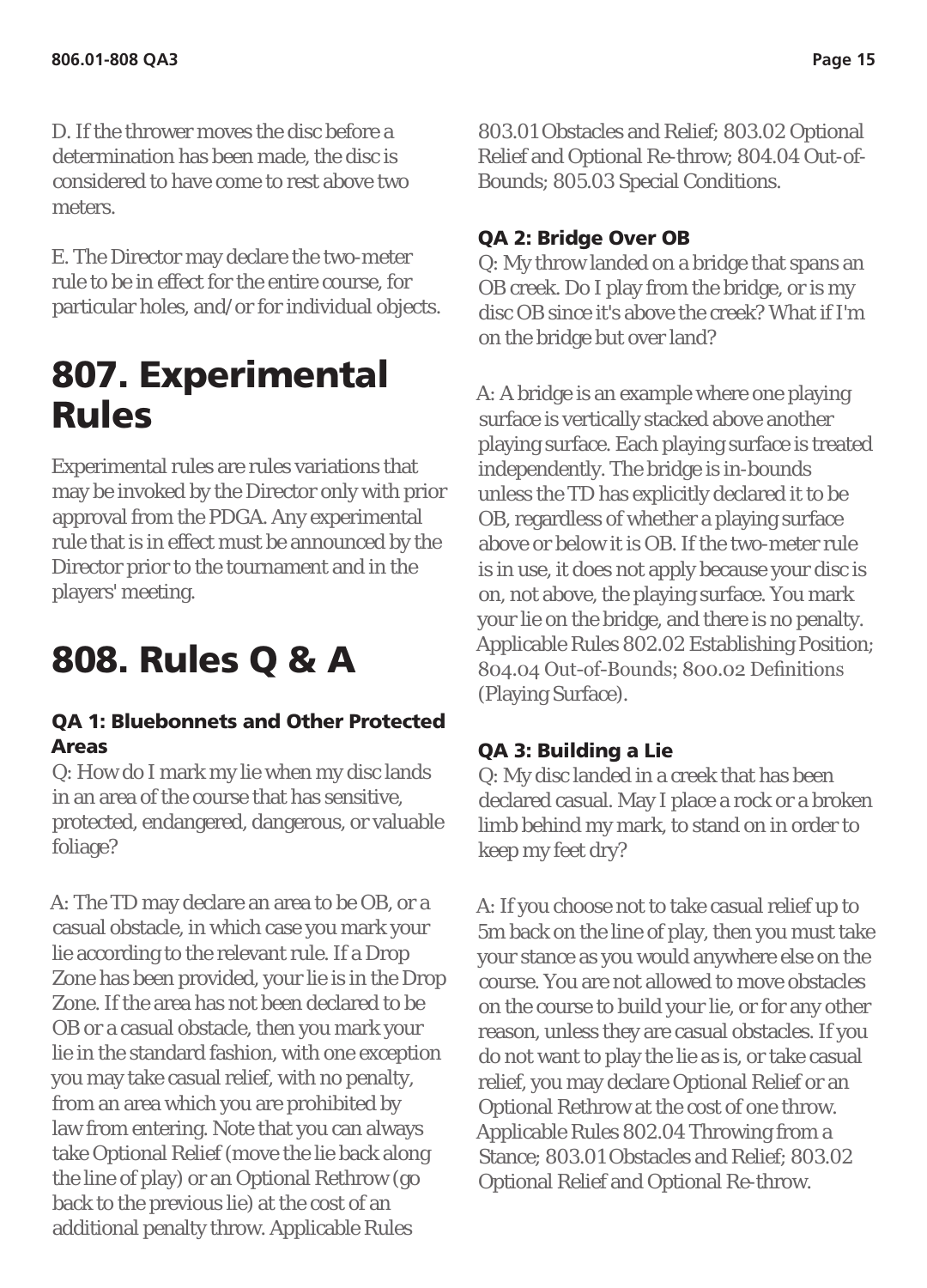#### QA 4: Ice and Snow

Q: Does the term "body of water" in the casual relief rule include bodies of ice and snow?

A: No. "Casual water" as listed in the rules is water as it's commonly understood, in its liquid form. The rules do not grant casual relief from snow, ice, or even steam should you encounter it. Applicable Rules 803.01 Obstacles and Relief.

#### QA 5: Changing Marking Methods

Q: May I mark my lie with a mini, then decide to place the original disc back in position and pick up the mini?

A: No. The thrown disc may only be used to mark the lie if it has not been moved. Once it has been moved, it can no longer be used to mark the lie. To avoid that situation, place your mini without moving the thrown disc. You may now choose either of the two discs to mark your lie, and simply pick up the other one once you've decided. Applicable Rules 802.03 Marking the Lie.

#### QA 6: Disc Below the Playing Surface

Q: How do I mark a disc in an inaccessible location below the playing surface like a crevice? Is there a penalty?

A: The rules that apply to a disc above the playing surface also apply to a disc below the playing surface. If you can locate your disc in the crevice, you can mark your lie directly above it on the playing surface without penalty. If the point directly above the disc is in the air or within a solid object, mark your lie back along the line of play. Applicable Rules 802.02 Establishing Position.

#### QA 7: Disc Resting on Top (DROT)

Q: I putted and my disc stayed on top of the basket. Now what?

A: You have not holed out. Mark your lie below the disc and continue. Applicable rules 802.05 Holing Out; 802.02 Establishing Position.

#### QA 8: Disc Knocked out of Tree

Q: My disc was stuck in a tree well above two meters (with the two-meter rule in effect), when another player's throw knocked it to the ground. Where is my lie, and am I subject to a two-meter penalty throw?

A: The disc is played relative to where it first came to rest. Since that was clearly above two meters, you are subject to a penalty throw just as if the disc had stayed in the tree. As for the player whose throw knocked your disc down, the interference rule does not apply to a competitively thrown disc. Applicable Rules 804.03 Interference; 802.02 Establishing Position; 806.01 Two-meter Rule.

#### QA 9: Disc Lost in Casual Water

Q: My group agrees that my disc landed in a murky body of casual water. We could not find it. Do I play it as lost, or take casual relief?

A: If your group agrees that there is compelling evidence that the disc is in the puddle, then you assume it is in fact in the puddle, and take casual relief without penalty. Your group will need to agree on an approximate location so that you can take your relief. If your group is not confident that the disc is in the puddle, it is played as a lost disc. Applicable Rules 804.04 Out-of-Bounds; 803.01 Obstacles and Relief.

#### QA 10: Fences as OB Lines

Q: My disc hit a flexible fence from the OB side. Was the disc briefly over in-bounds when the fence flexed, or perhaps by having slightly penetrated a hole in the fence?

A: No. The fence defines an OB plane which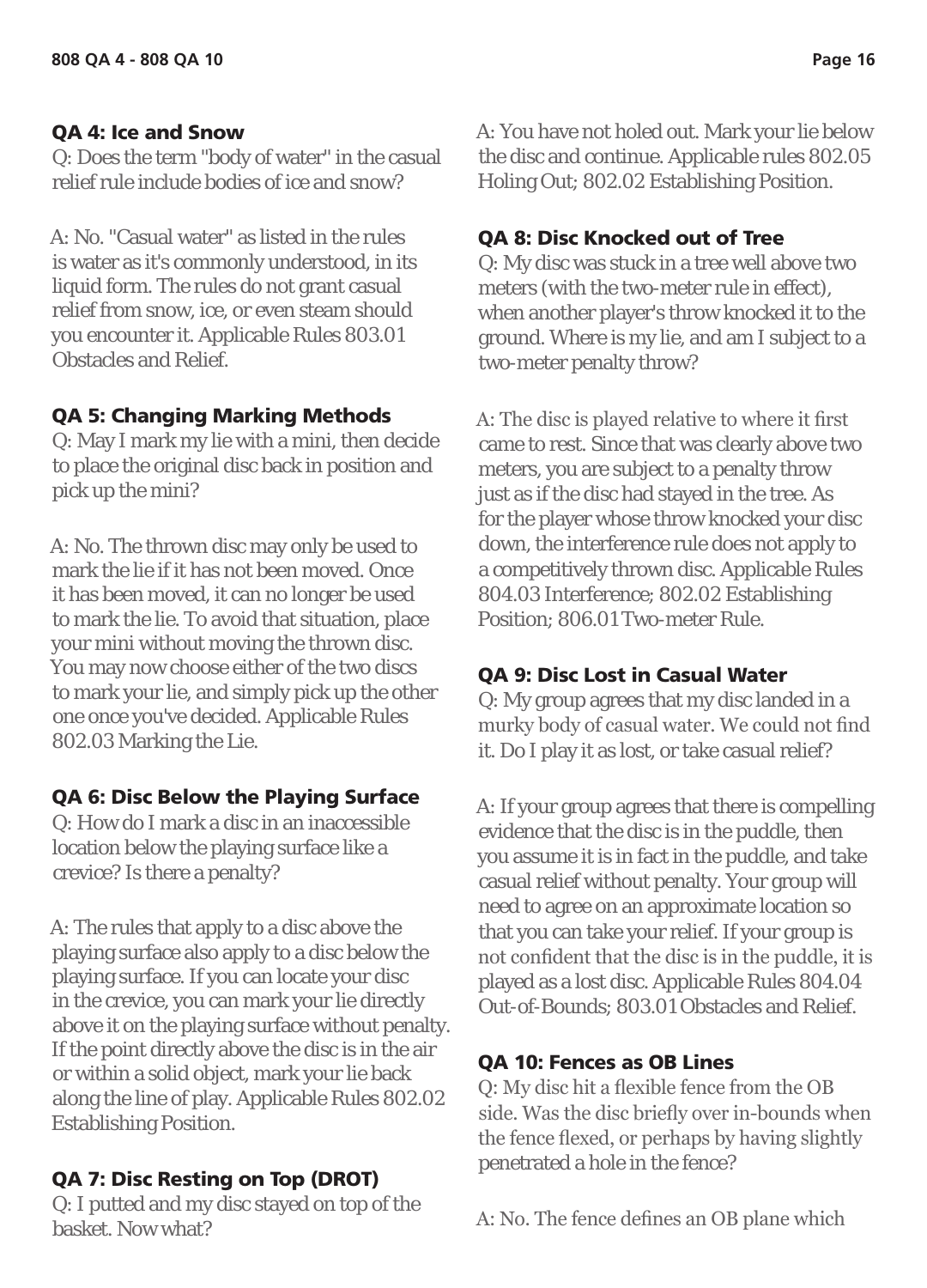flexes as the fence flexes. Unless the disc has penetrated and remained lodged within the fence, the fence is considered to be a continuous impenetrable surface. Your disc was not in-bounds at any point when it struck the fence. Applicable Rules 804.04 Out-of-Bounds.

#### QA 11: Grip Additives

Q: May I use stuff on my hands to get a better grip?

A: Yes. The use of grip aids is generally acceptable since nothing in the rules specifically prohibits their use. You may need to clean the disc periodically to prevent grip material from building up and adding thickness or weight to the disc. Applicable Rules 801.03 Artificial Devices; 801.02 Discs Used in Play.

#### QA 12: Is a Drop a Throw?

Q: My throwing hand bumped a tree branch during my backswing, knocking the disc to the ground, and the disc rolled forward of my lie. Was that a throw?

A: No. The throw begins when movement of the disc in the intended direction begins. A disc dropped or knocked out before or during a backswing does not count as a throw. Applicable Rules 800.02 Definitions ("Throw").

#### QA 13: Kneeling on a Towel

Q: My disc landed in a spot that has very hard, rocky ground. May I place a towel or pad down in order to protect my knee?

A: Yes. You may place a towel or a small pad which is less than 1cm thick when compressed on the lie, including within a drop zone or teeing area. Applicable Rules 801.03 Artificial Devices.

#### QA 14: Lost or OB?

Q: My throw was headed toward an OB lake when it went out of sight, and we never found it. Do I play it as lost, or as OB?

A: If your group agrees that there is compelling evidence that the disc went into the OB lake, then you assume that that is what happened, and play it as OB. If there is uncertainty about whether it went in the lake, then you play it as lost. Applicable Rules 804.04 Out-of-Bounds.

#### QA 15: Lost Then Found

Q: My disc was declared lost after a fruitless 3-minute search. As I began to head back to my previous lie, we found the disc. Now what do I do?

A: It remains a lost disc, and you continue back to your previous lie. Applicable Rules 804.05 Lost Disc.

#### QA 16: Using an Object Behind the Lie for Support

Q: Can I hold onto a branch or other object behind my lie while putting?

A: Holding on to something behind your lie is not prohibited by the rules, provided that the object is in-bounds. It also must not be moved, since you are required to take the stance that results in the least movement of obstacles on the course. You are not allowed to hold onto another person for support, as that person is not part of the course. Applicable rules 802.04 Throwing from a Stance; 803.01 Obstacles and Relief.

#### QA 17: Marking the Lie of a Disc in a Tree

Q: Rule 803.08 describes what to do if the playing surface below the disc is "inside a tree", but I'm not sure what that means. Does it refer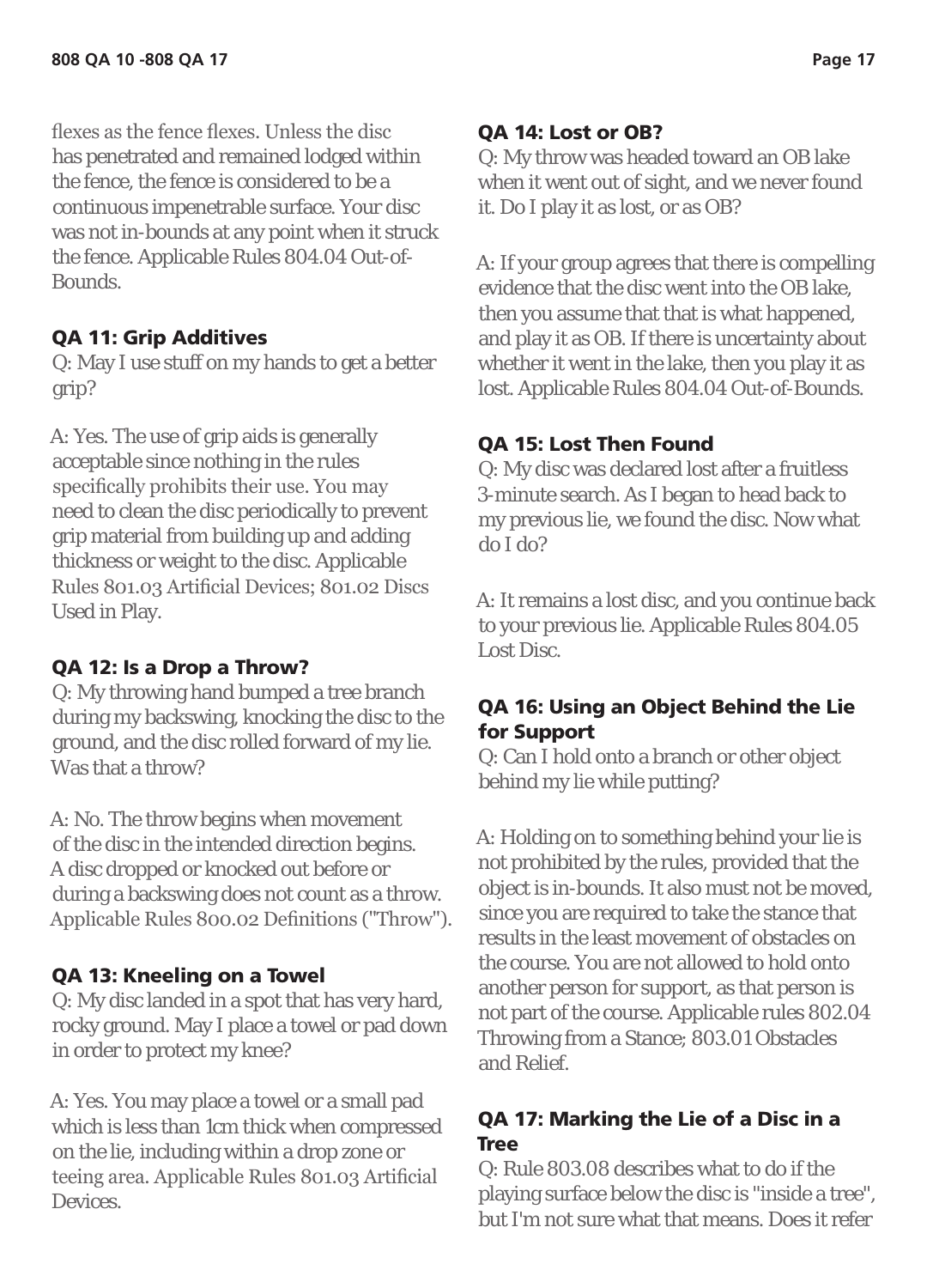to the area encompassed by the ground-level branches, or just the trunk?

A: It refers to the trunk, or any other large solid part where it would be physically impossible to place a marker disc. If there is room to mark your disc directly below, that is what you do. If not, you mark at the first available spot back along the line of play. Applicable Rules 802.02 Establishing Position; 802.03 Marking the Lie.

#### QA 18: Missed Mandatory

Q: I missed a mandatory, but we didn't realize it until after I had made another throw. What do I do?

A: You finish the hole and take a two-throw penalty for not having played the mandatory. Applicable Rules 803.03 Misplay.

#### QA 19: Missing Scores

Q: Is there a penalty for failing to record a score for a particular hole, even if the total is correct?

A: Scorecards submitted without a score marked for a hole are incorrect and will have two penalty throws added to the correct total score. Applicable Rules 805.02 Scoring.

#### QA 20: Mandatory Has No Drop Zone

Q: I missed the mandatory, and no Drop Zone has been marked. Where is my lie?

A: You go back to your previous lie. Applicable Rules 804.02 Mandatories.

#### QA 21: Obstacle to Stance and Flight Path

Q: My disc came to rest under a large fallen tree branch. The branch is clearly dead and unattached from the tree, and extends from behind my disc to in front of it. Can I move the branch?

A: Yes. If part of the branch is in your stance or run-up, you're allowed to move it, even if another part is between your lie and the hole. Applicable Rules 803.01 Obstacles and Relief.

#### QA 22: Played A Hole That Is Not Part Of Official Course

Q: My group played a hole that is not part of the tournament course. What is the penalty?

A: If the hole was played in place of a hole that is part of the course, then a two-throw penalty is added to each of the scores for the correct hole. If the hole was played in addition to the holes that make up the course, a two-throw penalty is added to each player's total score. Applicable Rules 803.03 Misplay.

#### QA 23: Starting on the Wrong Hole

Q: My group started on the wrong hole. What should we do?

A: For each player, it depends on how many throws were made. If only one throw was made, there is a one-throw penalty and the player picks up and goes to the correct hole. If two or more throws were made, the player finishes the hole and takes a two-throw penalty. Applicable Rules 803.03 Misplay.

#### QA 24: Poorly Defined Mandatory

Q: A mandatory was marked on the trunk of a tree, with the arrow pointing left. The trunk splits into two main trunks. My disc passed between the two upper trunks. Did I pass the mandatory?

A: It's not an easy call, because the mandatory is poorly defined. Your group will first need to decide what the mandatory object is, i.e. whether one of the two upper trunks is a continuation of the lower one. Once that has been decided, picture the mandatory line as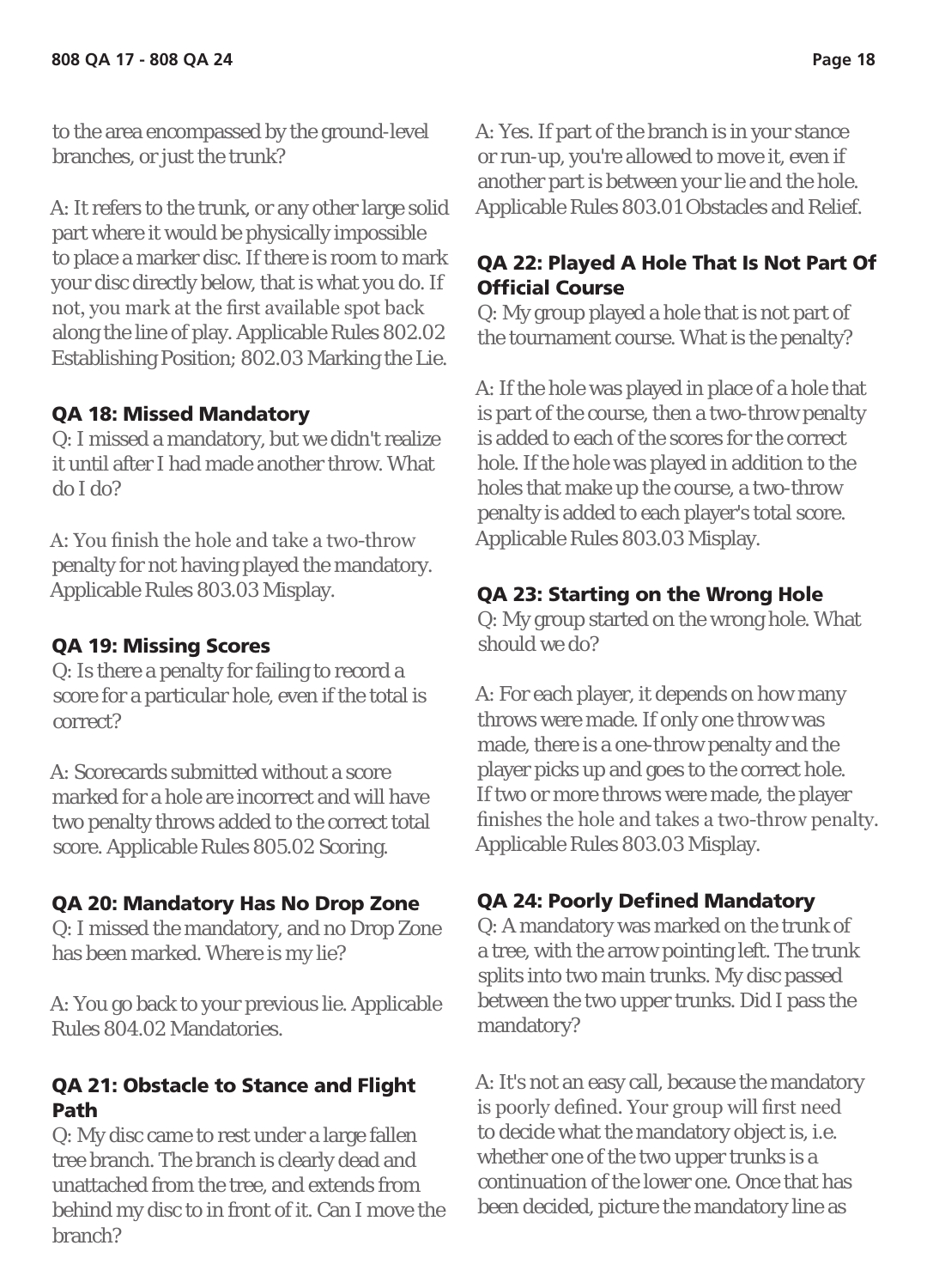extending straight up from the end of that object. Your group will then have to decide on which side of that line your disc passed. Applicable Rules 804.02 Mandatories.

#### QA 25: Provisional Throws

Q: What is the provisional throw rule and when should it be used?

A: A provisional throw is used when a player disagrees with the group's ruling and no official is available, or when it might save time in case of a possible lost or OB disc. Provisional throws allow play to continue by deferring the ruling until the status of the disc in question can be determined, or an official is available to settle the matter. In the case where a ruling is disputed or uncertain, a player may have to play out from both the original and the provisional throws, essentially completing two legs. Provisional throws are not counted as practice throws once the proper ruling has been made. A provisional throw cannot subsequently be declared to be an Optional Rethrow. Applicable Rules 804.06 Provisional Throws; 805.01 Appeals.

#### QA 26: Remaindered Discs

Q: Are remaindered discs (X-ed out discs, factory seconds, hot stamp rejects, etc) of PDGA-approved models legal for use in PDGA competitions?

A: Yes. They are legal for PDGA play as long as they also meet the overall restrictions (weight, rim sharpness, flexibility, etc) as outlined by the PDGA Technical Standards document. Players always have the right to question the legality of a disc used in competition. In such cases the TD will make the final call. Applicable Rules 801.02 Discs Used in Play.

#### QA 27: Re-teeing after an OB Drive

Q: My drive went into an OB pond which is

surrounded by tall reeds. One meter from where the disc was last in-bounds puts me in the middle of the reeds. Can I just go back to the tee?

A: Yes. You always have two options as to where to mark your lie after going OB (1) Within one meter of where your disc was last in-bounds, or (2) The previous lie. You may have a third option if the TD has provided a Drop Zone. Whichever option you choose, there is a one-throw penalty for going OB. Applicable Rules 804.04 Out-of-Bounds.

#### QA 28: Shakedown!

Q: An official ruled that my disc was more than two meters above the playing surface before I got there to take a look at it. Another player shook my disc down before I could mark the lie. The two-meter rule was in effect. What's the ruling?

A: Since an official has ruled, the two-meter penalty is applied, and the lie is placed directly below where your disc had stuck, as can best be determined by the official and your group. Applicable Rules 804.03 Interference; 806.01 Two-meter Rule; 802.02 Establishing Position.

#### QA 29: Legal Throwing Styles

Q: Are there any restrictions on how you throw the disc? For example, can you throw nothing but overhand shots?

A: There are no restrictions on how you throw the disc. You may throw backhand, sidearm, overhand, thumber, or any other way that occurs to you. You can throw it with your foot if that works for you. Note That also means that kicking the disc can be penalized as a practice throw. Applicable Rules 800 Definitions (Throw).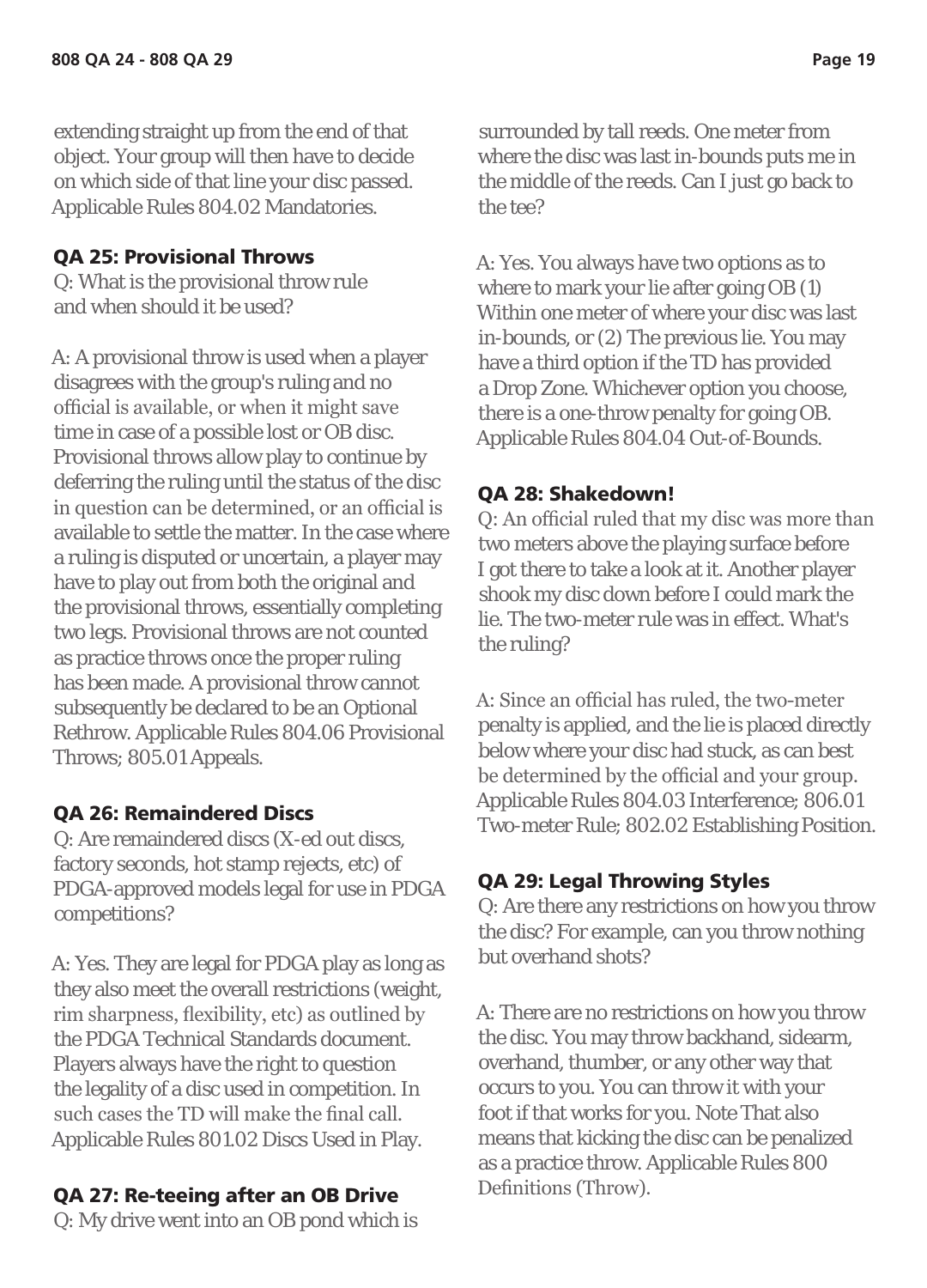#### QA 30: Unplayable or Unsafe Tees

Q: What can I do about an unplayable, unsafe, or poorly marked tee?

A: If the problem with the tee is a casual obstacle that cannot be easily removed (such as standing water), you can take casual relief up to 5m behind the tee. No relief is provided for other adverse tee conditions, though you can place a towel down to provide traction if the tee is slippery. If you're desperate, you can use the Optional Relief rule to move back along the line of play as far as you like, at the cost of one penalty throw. If the tee is poorly marked, locate an official or a local player in other groups if possible to help identify the tee area boundaries. Applicable Rules 803.01 Obstacles and Relief; 801.03 Artificial Devices.

#### QA 31: The Two-Meter Rule

Q: Is the two-meter rule still in effect?

A: By default, the two-meter rule is not in effect. The TD may choose to put it into play for as much of the tournament as they choose, including for particular obstacles. If that happens, it will be covered in the players' meeting. Applicable Rules 806.01 Two-meter Rule.

#### QA 32: Optional Relief When Disc Is OB

Q: My disc went OB. Can I use the Optional Relief rule to mark my lie back along the line of play, instead of one meter from OB?

A: No. The Optional Relief rule specifies you can take relief from a lie and the disc that is OB is not located at a lie yet. Once you have established your lie, you may then use the Optional Relief rule to relocate your lie back along the line of play, at the cost of an additional penalty throw. Applicable Rules 803.01 Obstacles and Relief; 804.04 Out-of-Bounds.

#### QA 33: Penalty Rule Priorities

Q: Is there a priority order for which penalty rule should be applied if more than one applies?

A: Yes. The violation with the most severe penalty is applied. Ties are broken by what happened first. A single throw cannot be penalized for more than one violation. Applicable Rules 801.01 Application of the Rules.

#### QA 34: Putts not Entering the Target Properly

Q: Everyone in my group watched my soft putter push thru the side of the basket and land completely inside of it, not wedged at all. They said the putt was no good. Are they right?

A: Starting with the 2011 rules, throws that are observed by the group or an official to enter the target by wedging through the tray or by dropping through the top of the chain support will not be considered good, even if they come to rest in the basket or chains. If no one sees the throw on a blind hole or when the target is too far away, the benefit of the doubt is given to the player. Applicable Rules 802.05 Holing Out.

#### QA 35: Who's an Official?

Q: Everyone in my playing group is a certified official. Certain rules require either two players in the group or an official to make the call. Can just one of us make these calls since we're all officials?

A: No. Officials have restrictions on making calls depending on whether they are playing or not. An official (including the TD) who is playing cannot act as the sole official to make rules calls that affect players in their division. An official who is playing may make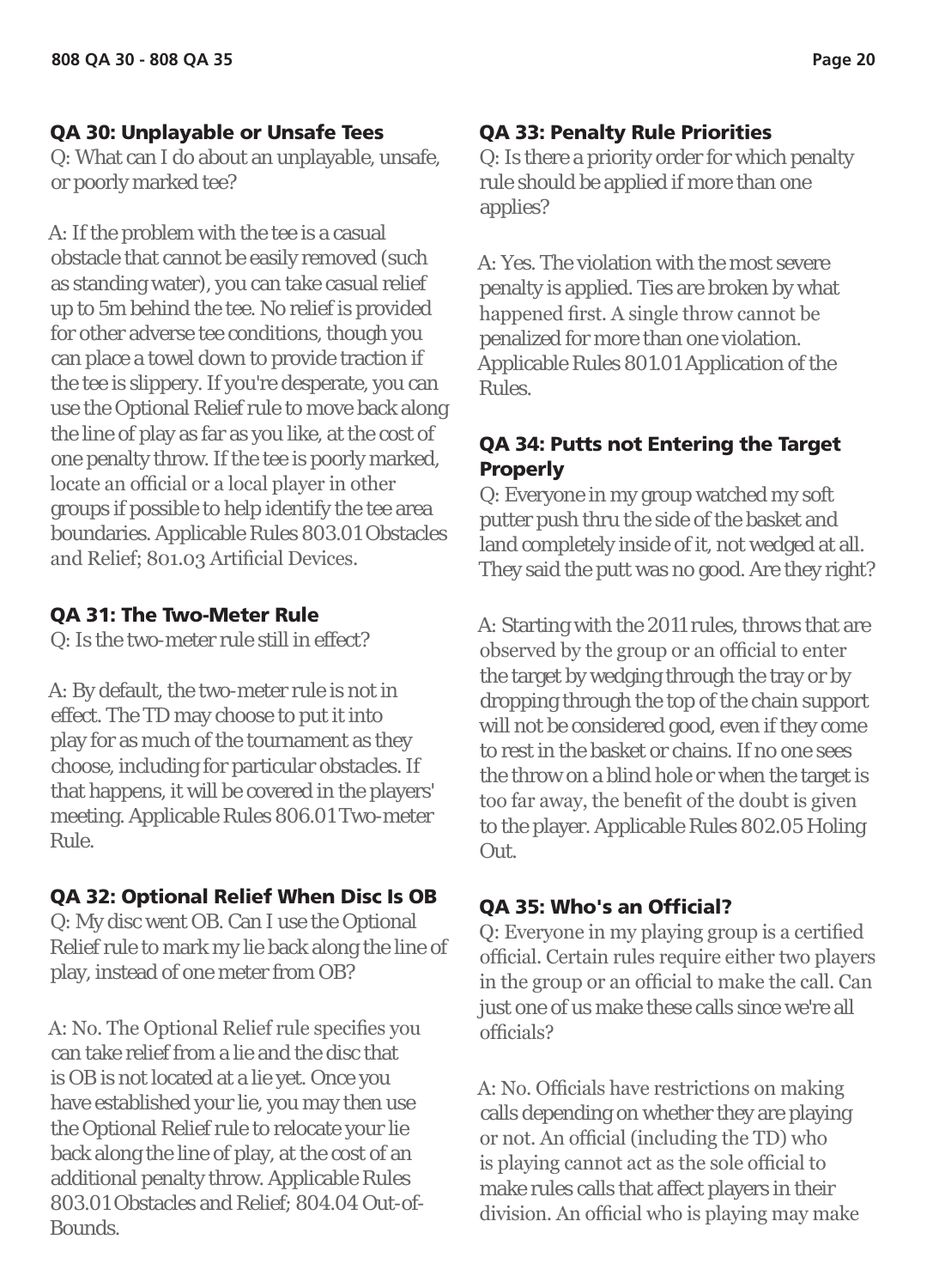a call for another group of players in any division but theirs. A non-playing official can be the sole person to make a call in any group where rules indicate an official may make the call. While spectators who are not part of the tournament staff or volunteers may be officials, it's not considered good form for them to make calls unless requested to do so. Spotters, even if they are not officials, may make calls regarding the position of a disc (for example, where it was last in-bounds), and those calls qualify as official rulings. Applicable Rules 801.01 Application of the Rules; 1.11 Officials (Competition Manual).

#### QA 36: Is Video Evidence Allowed for Rulings?

Q: A spectator managed to capture video evidence of some stance violations and courtesy violations like one player swearing and another drinking during the round. Can any of those video clips or snapshots be reviewed by an official to subsequently issue warnings or penalties?

A: No. At this point, media evidence such as video, photos or audio clips cannot be used by officials or TDs for making rulings. Only direct visual accounts of possible rules infractions observed by players, spectators or officials may be used by TDs to make rulings.

#### QA 37: What is "Demonstrate Balance" for Putts?

Q: As I release a putt, I push off from my back foot so that after release I am balanced on my front foot. I typically freeze there for a couple of seconds, then swing my back foot forward and continue toward the hole. Is that a foot fault?

A: It's hard to say. Your group will have to make a judgment call. To demonstrate "full control of balance" the player must perform some action that breaks up the flow of movement toward the target after release, before proceeding toward the target. Some examples of actions that demonstrate balance might be (1) a clear pause and display of balance, (2) placement of the back foot on the ground behind the mark, or (3) retrieval of the marker disc. The key to all of those is to show balance and control of your body behind the mark before moving forward. The best course of action is to leave no room for doubt, which is easy to do if you are indeed in control of your body after you've released the putt. Applicable Rules 802.04 Throwing from a Stance.

#### QA 38: Relief from Culvert in Side of Hill

Q: Our course has two horizontal rainwater run-off culverts that exit from the side of a hill into the fairway. They are about 2 feet in diameter with metal grills over their exits that have gaps big enough for discs to enter but not a player. If a disc enters a culvert, can the player simply mark higher up on the hillside directly vertical from their disc's location in the culvert with no penalty by following the Disc Below Playing Surface rule?

A: Yes. Inside the culvert is not a playing surface, but the hillside above it is. If the TD has not provided guidance on how to handle discs entering these culverts, then players can mark on the hillside directly above their disc's location with no penalty. Applicable Rules 802.02 Establishing Position.

#### QA 39: Divisions Available to Women

Q: Can women play in any division?

A: A woman may play in any division as long as she meets the qualification criteria for that division. There are no divisions that are restricted to men only. Applicable Rules 2.1 Division Qualifications (Competition Manual).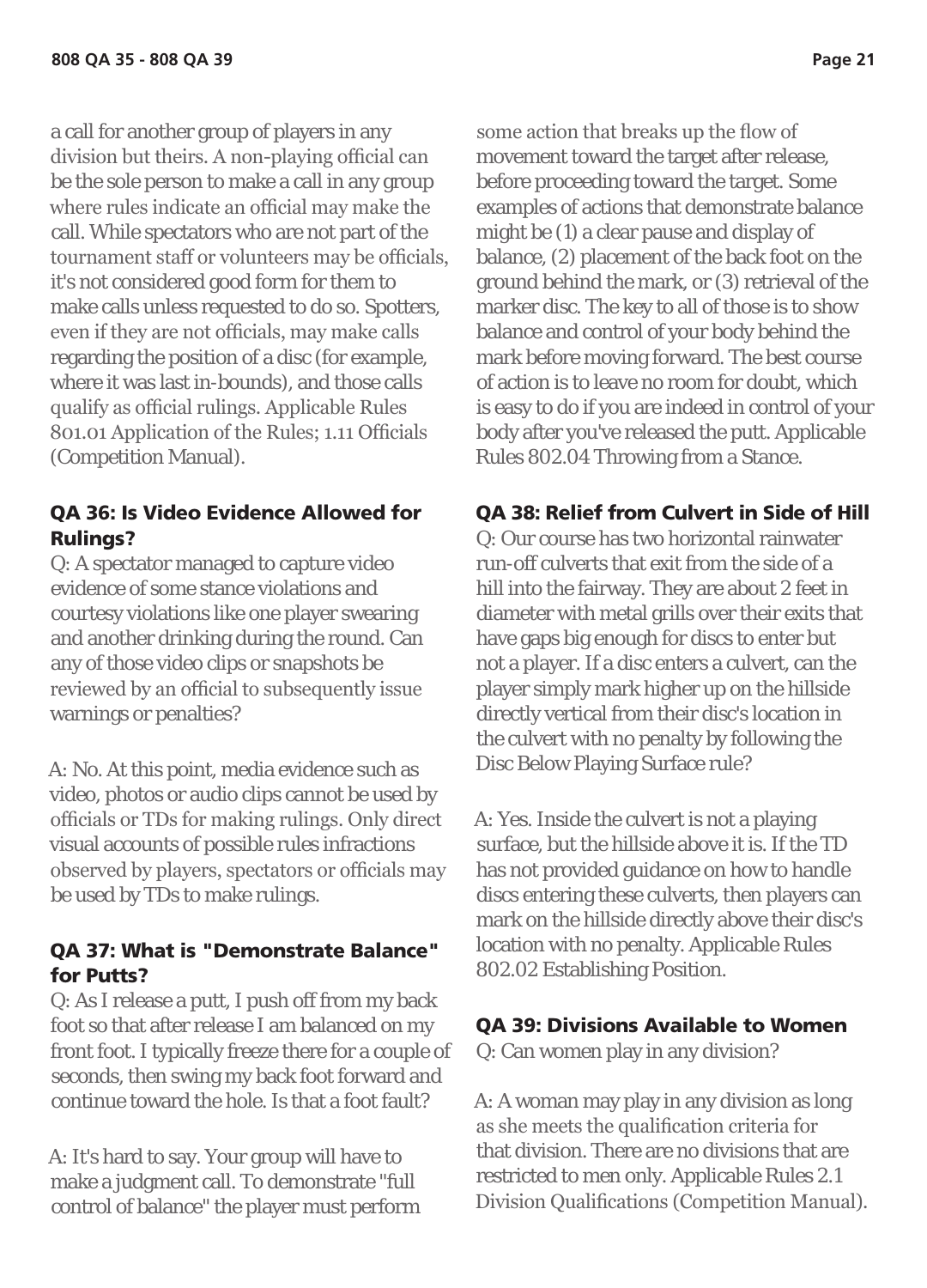#### QA 40: Jumping the Gun

Q: What happens if a group starts play before the official signal is given?

A: If a group mistakenly starts play early and then hears the official start signal, they return to the tee and start over. None of those throws count as practice throws even if made after the 2-minute warning. If the group actually started early but never heard the official start signal, their scores stand as thrown with no penalties. Applicable Rules 1.5 Practice Rounds and Beginning Play (Competition Manual).

#### QA 41: Putt Stuck on Nubs

Q: I putted and my disc wound up in a horizontal position on top of the tray's rim, spanning two nubs. Does it count?

A: No. The disc must come to rest supported by some combination of the tray's bottom, its inner wall, the chains, and the pole. Your putt is supported by the top of the tray, as well as two of its nubs.

In the picture at http://www.pdga.com/files/ u5379/Hole\_Outs.jpg, only the red and the white discs are good. The orange disc on the left which spans the nubs is not good. Applicable rules 802.05 Holing Out.

#### QA 42: Foot Hanging Over Edge of Tee

Q: I threw my drive off a raised concrete tee pad. When I let go, the front of my foot was hanging off the front edge of the pad. Was that a stance violation?

A: No. The rule states that all supporting points must be within the teeing area at the time of release. "Supporting point" refers to any point that is in contact with the playing surface (in this case the tee pad), rather than to a complete body part such as a foot. The part of the foot that is hanging off the end is not a

supporting point because it is not in contact with the playing surface, so no violation has occurred. Applicable Rules 802.01 Teeing Off; 800.02 Definitions ("Supporting Point").

#### QA: 43 Spider Webs

Q: There's a huge spider web right in front of me where I want to throw. Can I knock it down?

A: Only if it's in your stance, in which case it could be considered in the general category of "debris" and removed as a casual obstacle. If it's only in your flight path, it cannot be moved. Applicable Rules 803.01 Obstacles And Relief.

#### QA 44: Another Player Touched My Possibly OB Disc

Q: My throw landed next to an OB creek. It's hard to tell whether the disc is in the creek or not since the edge of the creek comes up into some mud and grass. Another player went up to my disc and pushed it down to see if there's water underneath. Is my disc now automatically in-bounds because another player touched it?

A: No. Note that the interference and position rules are written in terms of a disc being moved rather than merely touched. The other player did not change the location of your disc. In fact, a disc must sometimes be manipulated in order to determine whose it is. If you move your possibly OB disc, it is automatically OB. But there is no corresponding rule that makes it in-bounds if someone else moves it. If that happens, you restore your disc to its approximate position. Applicable Rules 804.04 Out-of-Bounds; 804.03 Interference.

#### QA 45: Crooked Straddle

Q: A player in my group marked his disc and then placed his right foot about ten inches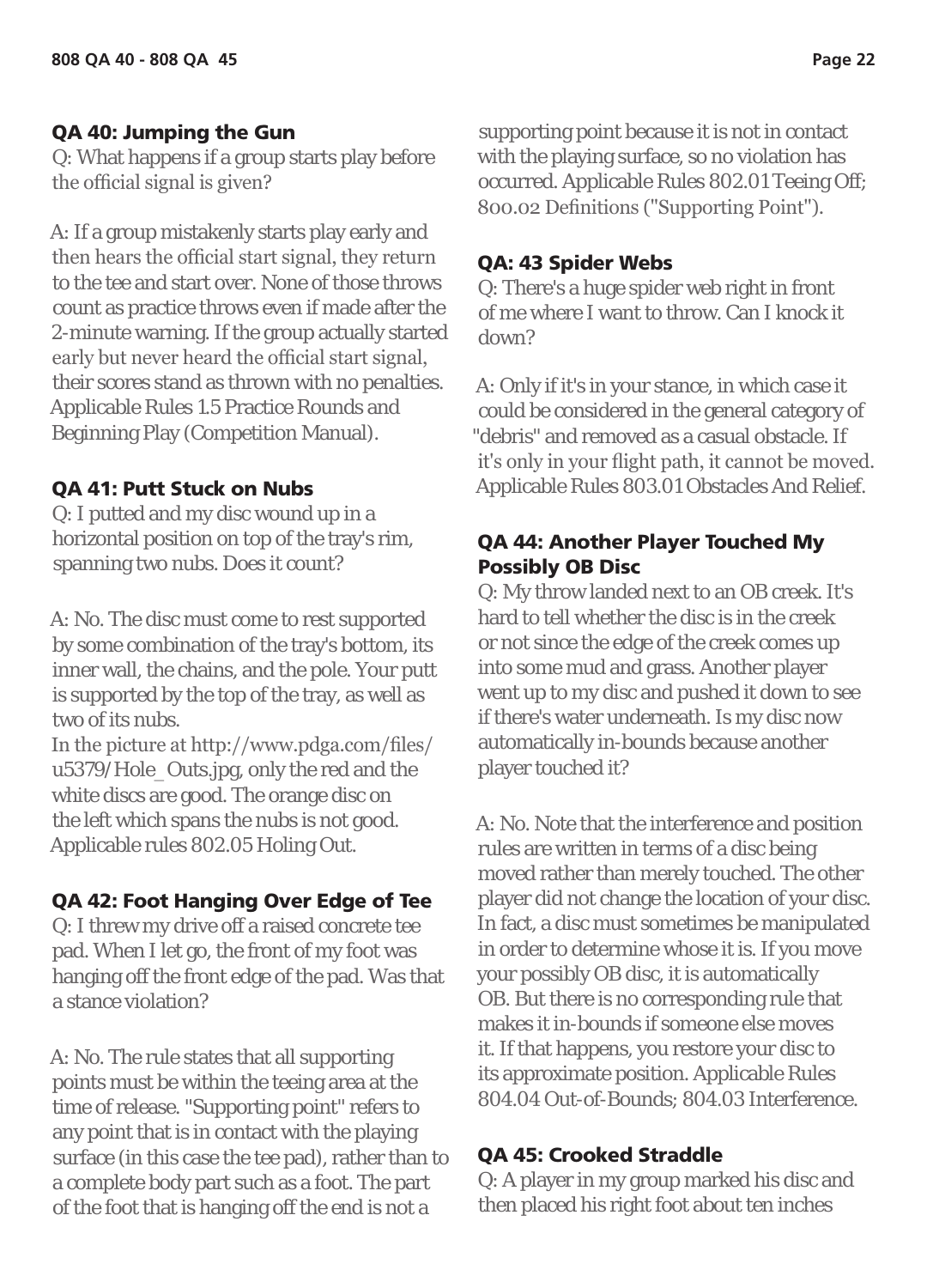behind the mini. He then placed his left foot closer to the hole than his right, but not closer than the mini. Is that a legal stance?

A: Yes. He has no supporting points closer to the hole than his marker, and one supporting point on the lie behind the marker. It may look a little strange, but it's perfectly legal. Applicable Rules 802.04 Throwing from a Stance.

#### Summary of Rule Changes

The 2013 edition of the PDGA Rules represents a significant rewrite of the 2011 revision. While most of the significant changes are structural in nature, there are some new concepts being introduced as well as minor to moderate changes to actual rules. No major changes to the rules of play have been made.

#### Restructure

The rules have been restructured to flow from basic to complex in an effort to improve the flow and to make it easier for both beginning and advanced players to find what they are looking for. Previously, all rules of play were gathered into a single section (803). Those rules have now been split into "Basic Rules of Play" (intended especially for new players), and then "The Lie" and "The Throw" which are more comprehensive and mostly handle problem scenarios. In general, rules are presented in chronological order based on what happens during play. As a side effect of the restructuring, the rules have been renumbered.

#### New Stuff

There is a new section called "Application of the Rules" which gathers together the procedures related to enforcement of the rules. Those procedures were formerly detailed as part of each rule.

Position vs Lie: The concept of a disc's position - the spot it occupies on the playing surface - has been separated from the lie (which is marked relative to the position). Previously, those were two separate meanings of the single term "lie".

The section that was previously called "Playing the Stipulated Course" has been expanded, reformulated, and renamed "Misplay".

New sections have been added for discretionary and experimental rules. Discretionary rules can be invoked by the TD without an exemption from the PDGA. So far, the two-meter rule is the only discretionary rule. Experimental rules are suggested variations that still require an exemption from the PDGA.

#### Changes

Definitions added: Approximate Position, Falling Putt, In-bounds, Position, Previous Lie, Re-throw, Tee Line

Definitions removed: Completion of a Round, Fairway, Thrower, Two meter rule

Only one witness is required for a violation that results in a warning. Confirmation from a second person is required for a violation that results in a penalty throw. If a throw is subject to more than one violation, the one with the most severe penalty is applied. For example, a throw from an illegal stance that goes OB is penalized for being OB. Ties are broken by chronological order of the violations. For example, a throw that goes OB and then crosses the wrong side of a mandatory is OB.

The 30-second clock (excessive time) now starts when you reach your disc, rather than after you mark it, since a disc may not be marked. You can no longer stand over your disc holding your mini for an indefinite amount of time.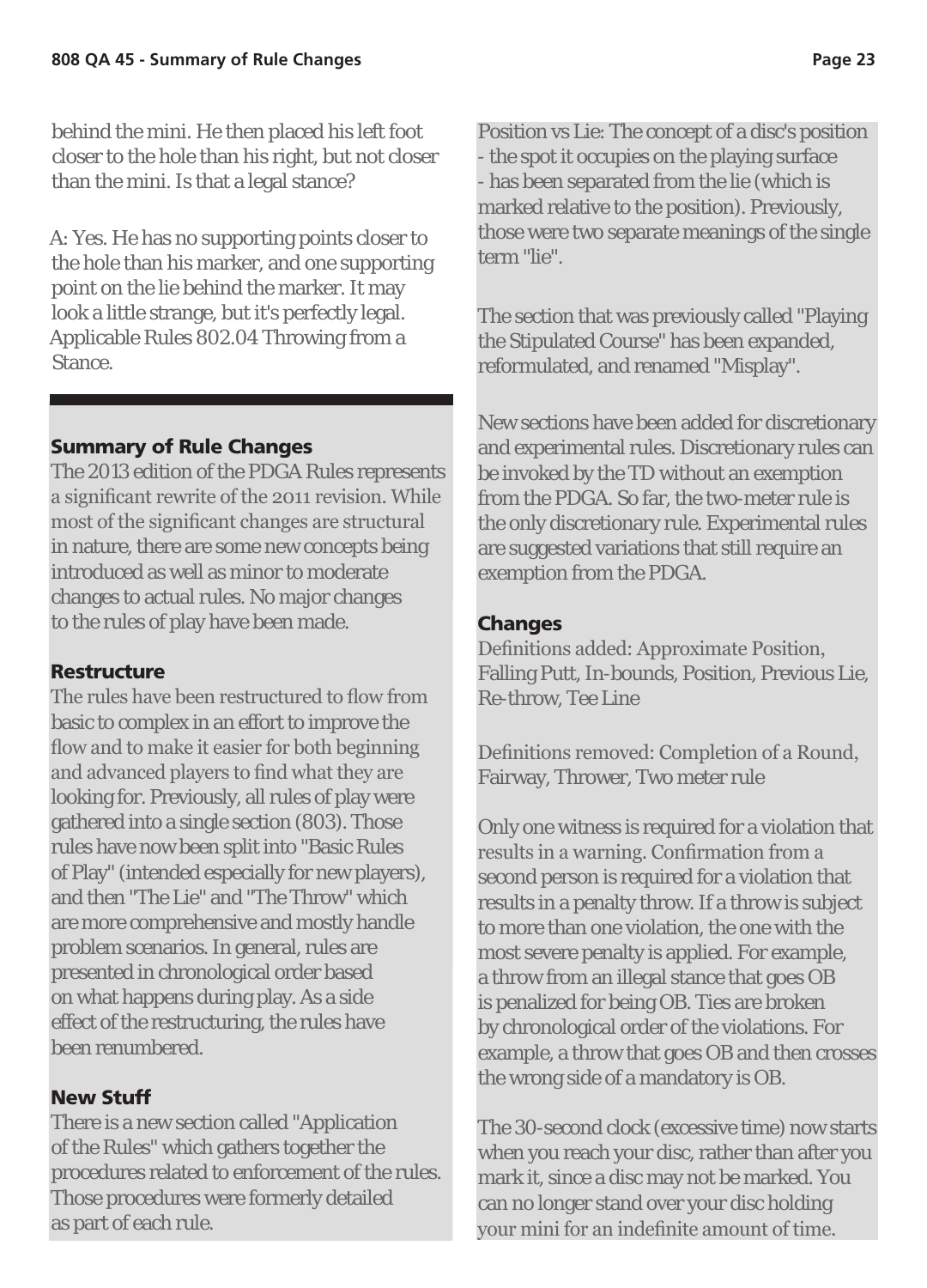Carrying an illegal disc is no longer punishable by itself. You have to throw it for there to be a penalty. The same goes for an illegal device. You are allowed to use a towel or pad on a lie. GPS devices are no longer disallowed.

"The thrown disc establishes a position where it first comes to rest." That is an important concept which provides a basis for many other rules. Once a position has been established, it remains even if the disc moves, no matter how that happens. The following rules are now related to establishing position: disc above/below ground, broken disc, and disc in water or foliage.

The disc on the playing surface is now the primary way to mark the lie. The use of a mini is presented as an alternative.

The thrower cannot call or second a stance violation. That closes the self-called falling putt loophole. You are now allowed to retrieve a disc after a stance violation (the excessive time rule still applies of course). There is no longer a three-second limit on calling a stance violation. All calls must be made promptly, as noted in "Application of the Rules".

A few exemptions have been added to the interference rules: interference to prevent injury or to prevent (with the thrower's consent) a disc from becoming lost is allowed.

The two-meter rule has been moved to "Discretionary Rules".

"Playing from Another Player's Lie" is now an "Incorrect Lie" misplay, meaning there's just one penalty throw instead of two. The player whose disc was moved handles it the same as the disc being moved for any other reason, and replaces it to its approximate position.

The entire group must assist in the search for a lost disc. Whoever starts the clock has to tell the group that it has started.

You can no longer throw back across a mandatory line after having made the mandatory. There's no longer a default drop zone. If the Director has not designated a drop zone, go to the previous lie.

A scorecard is late after 30 rather than 25 minutes.

#### Project Credits

Much appreciation is due the PDGA Rules Committee members who helped in this revision:

Conrad Damon Peter Bygde Rick Voakes Shawn Sinclair Harold Duvall Neil Webber Jim Garnett

Layout and typesetting by Craig Dodds

Suggestions for improvements to the next revision should be in writing and made to:

Conrad Damon c/o International Disc Golf Center Wildwood Park 3828 Dogwood Lane Appling, GA 30802 rules@pdga.com

Full copyright to this book and any iteration of its contents is reserved by the PDGA. Copies of this book are sold to cover costs of production and may be obtained from the PDGA office or at www.pdgastore.com. PDGA affiliated associations are permitted